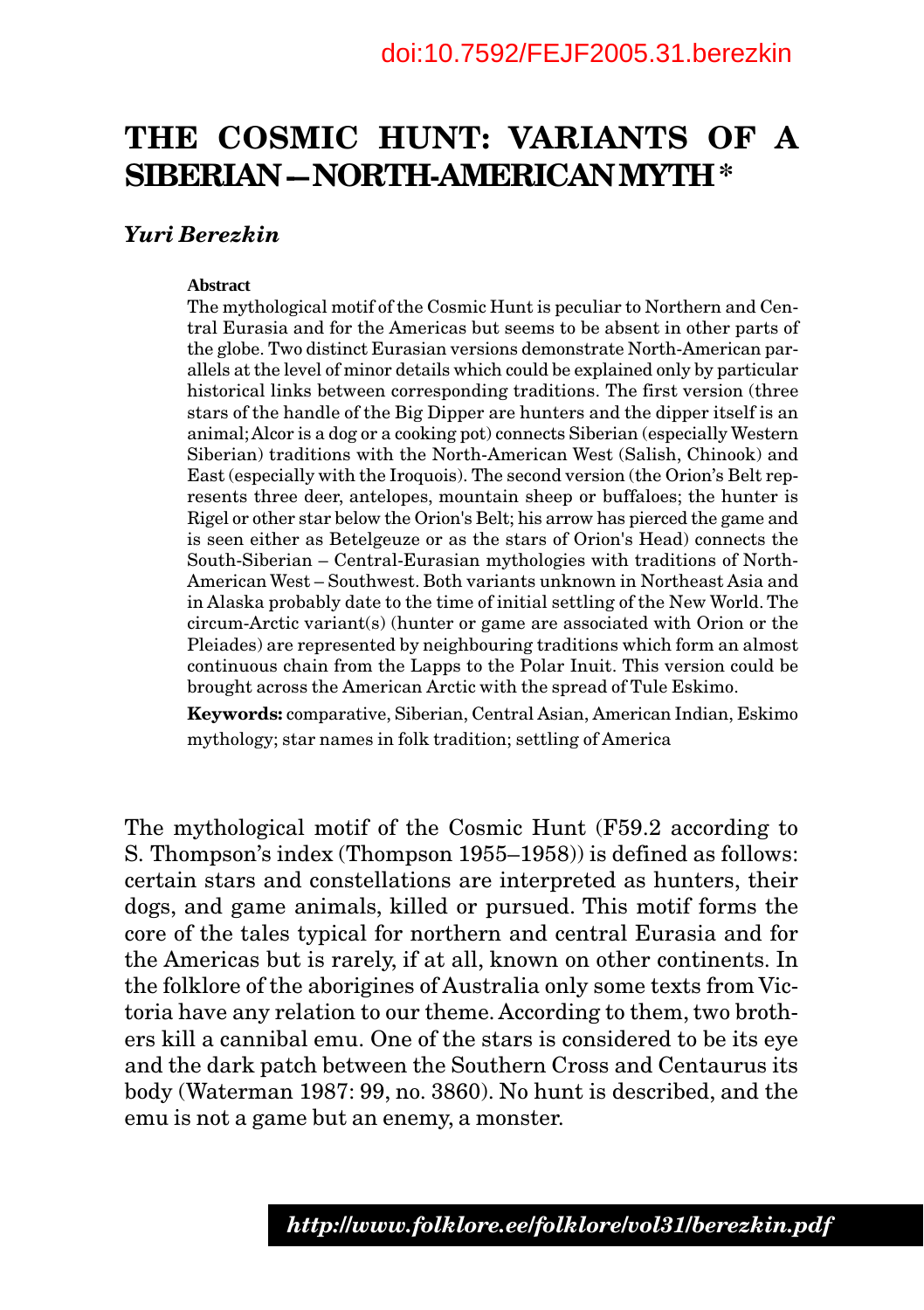

*Figure 1. Area distribution of the Cosmic Hunt tales in the Old and in the New Worlds. For shaded areas data is not available or unprocessed.*

We can conclude that the spread of the Cosmic Hunt motif itself is evidence in favour of mythological links between Siberia and the Americas (Fig. 1). Such links become more specific as to their area distribution if we address the particular variants of the motif (Figs. 4–5).

The combinations of stars which form constellations recognized by the Europeans and by people of other continents rarely coincide. Only Orion, the Pleiades, and (in the Northern Hemisphere) the Big Dipper have such characteristic outlines that they play some role in most of the world mythologies (Gibbon 1964: 1972). However, the relative stability of the composition of these constellations makes the diversity of their associations even more obvious. Among the Munda and Dravidian groups of Western Bengal, Bihar, Orissa and Madhya Pradesh, the Big Dipper is a bed with one leg broken off (Elwin 1938: 156; 1939: 335; Roy & Roy 1937: 431), among the Muskogeans of the American Southeast, it is a canoe (Swanton 1928: 478), among the Californian Numic Indians it is a net put out

*www.folklore.ee/folklore* 80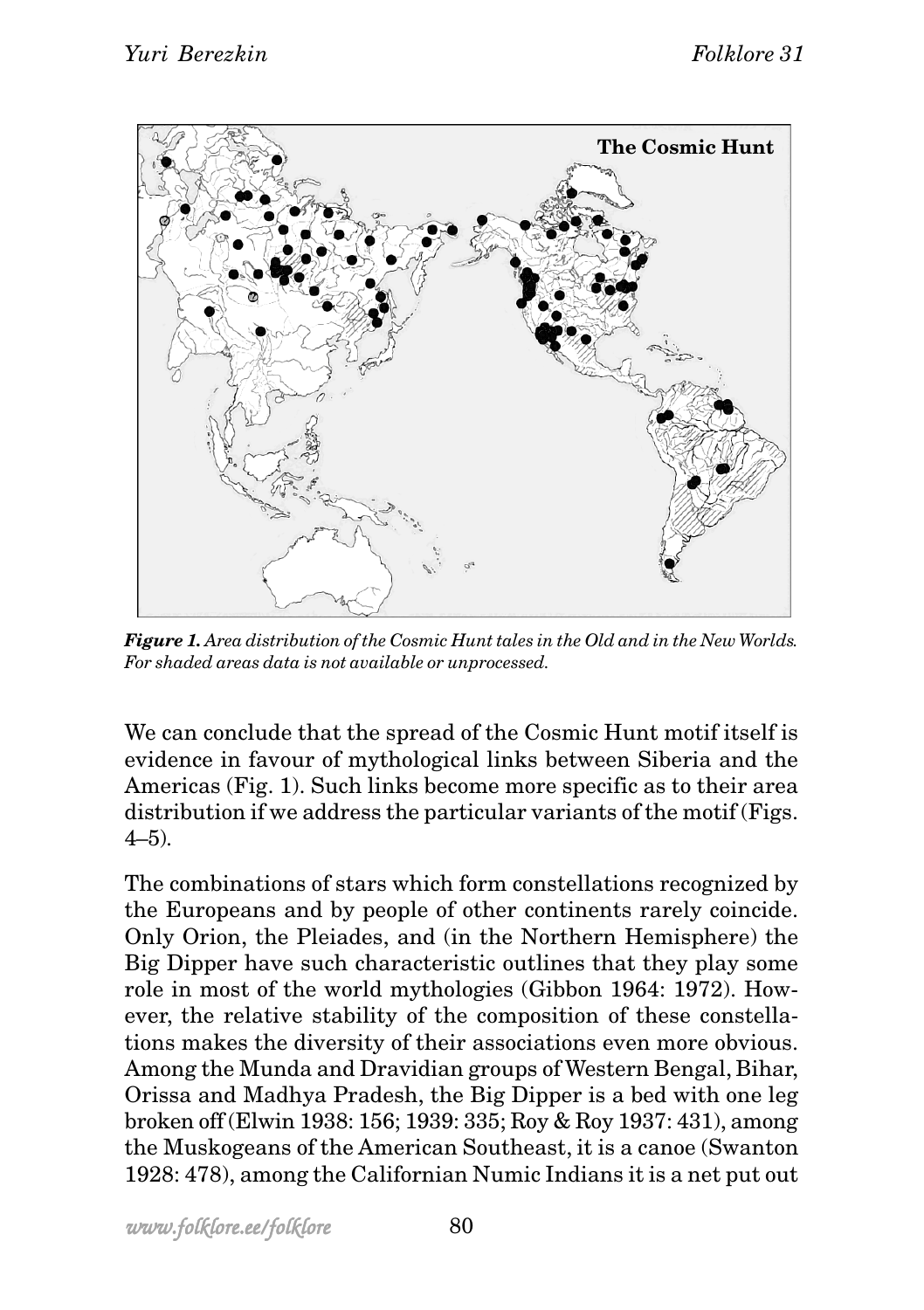by the Rabbit (Driver 1937: 87), among the Alaskan and Western Canadian Athabaskans it is a one-legged man (Jenness 1934: 248– 249, no. 66; McClelland 1975: 78; Nelson 1983: 39; Teit 1919: 228–229, no. 5). For most of the Indians of Guyana, Orion is a one-legged man, while the Yupic Eskimo of Alaska interpret the Big Dipper as poles with skin ropes tied to them (Nelson 1899: 449). Such examples are truly numerous.

As for the particular form of the hunt, the communal hunt with many animals driven by a crowd of people is never described. The celestial hunters always pursue the only game animal or a small group or such animals. For example, in a myth of the Carrier Athabaskans of British Columbia, the stars of the Big Dipper are the hunters and the Pleiades are the caribou (Jenness 1934: 137–141, no. 7). Usually the hunters pursue one big mammal such as a bear, an elk, a dear, an antelope, a mountain sheep, or a tapir. Only in the myths of the Chacoan and Patagonian Indians of South America is the game a big bird, the rhea.

# **THE FIRST (WESTERN-SIBERIAN) VARIANT**

The first variant of the Cosmic Hunt is conditionally named the Western Siberian one. Several men pursue an elk (in most of Eurasian versions) or a bear (in most American tales), the hunters being associated with the stars of the handle of the Big Dipper, and the animal with the dipper itself. As a Polar constellation, the Big Dipper could easily attract the interest of the people of the Northern Hemisphere, but the stable association of the hunters and of the animal with certain stars cannot be due to this fact alone. Besides, in the Arctic where the Big Dipper is seen best of all, it does not play any role in the Cosmic Hunt tales.

The peculiarity of this variant of the myth is much strengthened by the fact that a weak star near Mizar (the second star of the handle) is interpreted as a cooking pot carried by one of the hunters (see Figs. 2, 4). Such a motif is known to the Khanty (Lukina 1990: 69, no. 9; Potanin 1883: 778), the Selkup (Prokofeva 1961: 64–65; 1976: 198), the Ket (Alekseenko 1976: 84–85), the Khakas (Radlov 1907: 273– 274, no. 181) and to the western (but not to the southeastern) Evenk (Vasilevich 1936: 274–275, no. 2; 1959: 162–163). In America it is found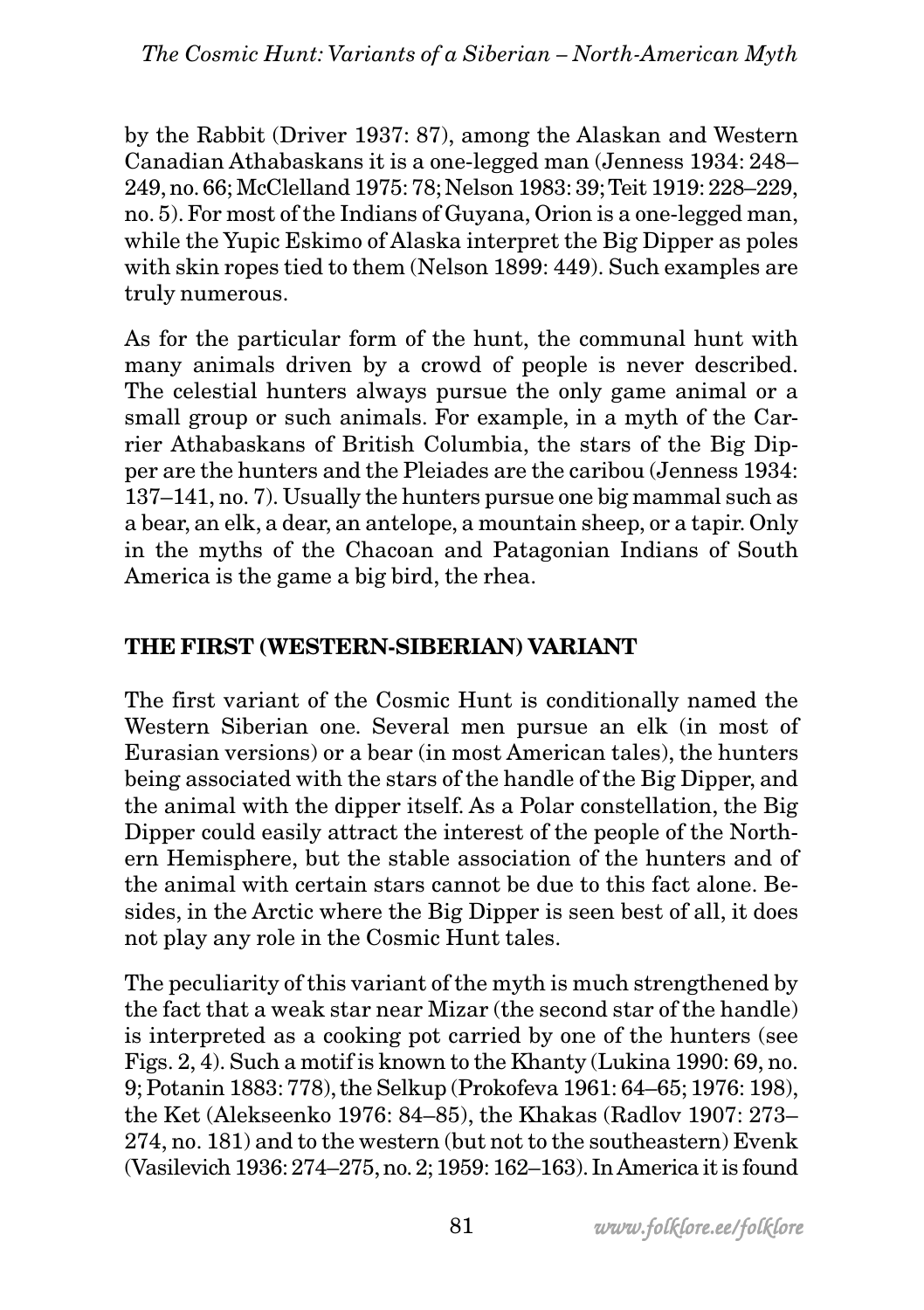

*Figure 2. Schematic position of the main stars of the Big Dipper.*

again among the Iroquois, both the northern (Smith 1883: 81), in particular, the Seneca (Curtin 2001: 503–504; Curtin & Hewitt 1918: 276–277, no. 54), and the southern Iroquoian speakers, i.e. the Cherokee (Hagar 1906: 357). The Cherokee are Iroquoian speakers but they are not Iroquois proper. These are the Seneca, the Cayuga, the Oneida, the Onondaga, and the Mohawk, the tribes who joined together to form the Iroquois Confederacy. So this allows to presume the existence of the motif at least at the time of the Iroquois language unity, because the Northern and the Southern Iroquois were not in direct contact in historic times.

There are other mythologies in which the four stars of the Big Dipper represent an animal (or a storehouse which the animal has approached), and the three stars of the handle are described as the hunters. Such ideas are recorded among the Orochon Evenks, the Udeghe, and the Oroch of the Russian Far East (Avrorin & Kozminski 1949: 328; Bereznitski 2003: 80; Mazin 1984: 9–10; Podmaskin 1991: 12). In America, they were known to the Coastal and Interior Salish, including the Lillooet, Thompson, Shuswap (Elliott 1931: 180; Teit 1917a: 16, no. 3)**<sup>1</sup>** , Hakcomelem (Boas 1916: 604, no. 61), Snohomish (Clark 1953: 149), Coeur d'Alene (Teit 1917b: 125–126, no. 3; Teit & Boas 1930: 178–179), and possibly, Twana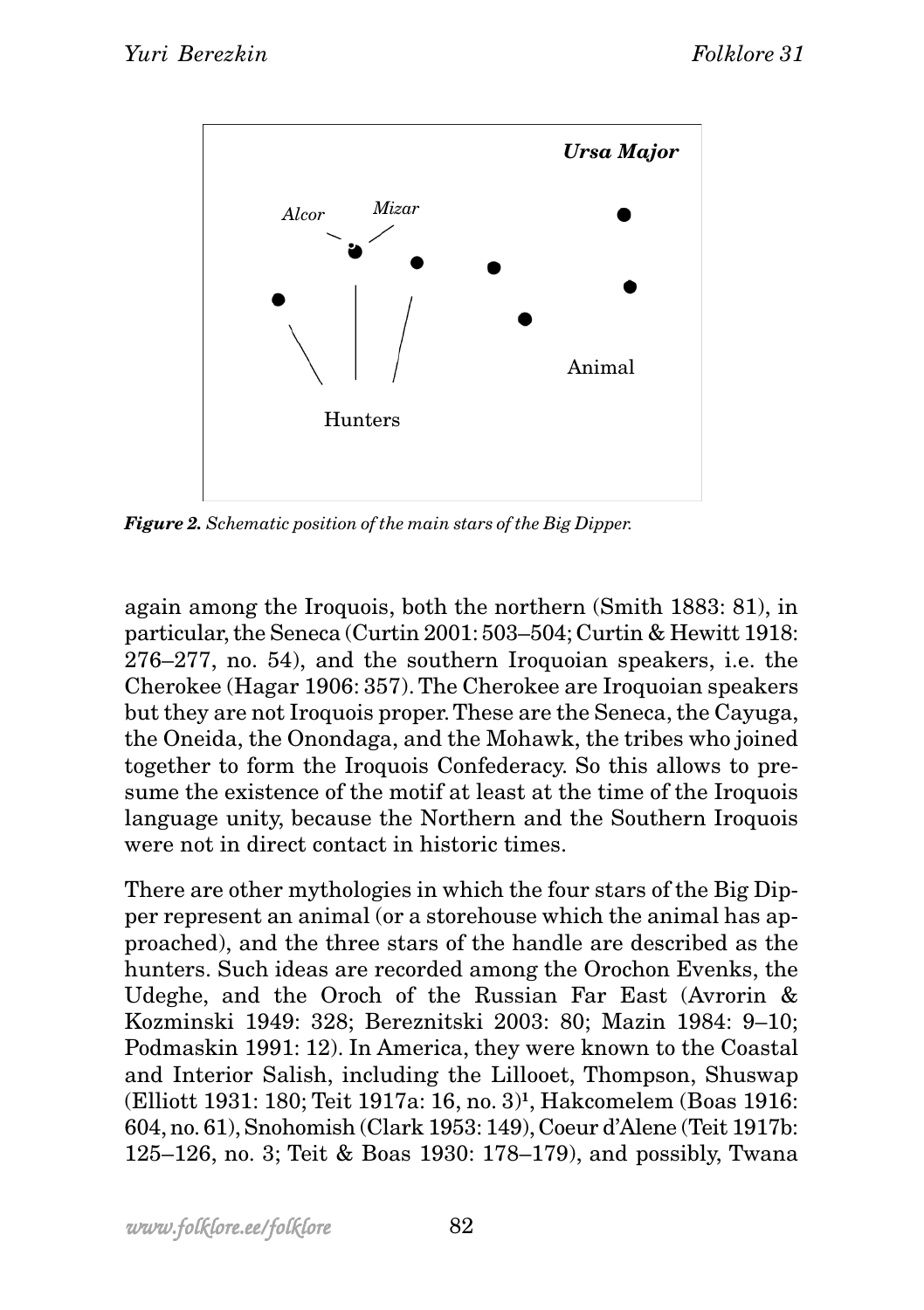(Elmendorf 1960: 537). The same version was known to some Chinook groups, the neighbours of the Salish (Clark 1953: 153–155; Hines 1996: 32–35, no. 5). In eastern North America, the constellation was interpreted in the same way by the Mohawk Iroquois (Rustige 1988: 32–34) and by several Algonkian people to the west (the Fox) (Jones 1907:  $71-75$ , no. 4) and to the east of the Iroquois (the Lenape, the Micmac, maybe to the Penobscot) (Gibbon 1972: 243; Hagar 1900: 93–97; Speck 1935b: 19). This interpretation of the Big Dipper is mentioned by the late 17th – early 18th century sources on the inhabitants of Eastern Canada and New England (Allen 1899: 423). For other Algonkian groups of the Midwest and Eastern Canada (Menomini, Ojibwa, Naskapi) the Big Dipper was a fisher (*Martes pennanti*) with an arrow stuck into its tail (Bloomfield 1928: 247–253, no. 86; Hagar 1900: 93–94; Speck 1925: 28–31; 1935a: 66–69).

In many of the versions described above, a certain weak star continues to play some role though its interpretation is different, being not a cooking pot but a dog of one of the hunters. In Siberia, such an interpretation is typical for the Orochon Evenk, the Udeghe and the Oroch, and in America, among the Salish, the Chinook, the Mohawk, the Lenape, and the Fox. In all cases when our sources are adequate enough, they identify this star with Alcor. On the star map, Alcor is very near to Mizar (second star of the handle) and the capability to see this weak star was always a test to prove one's sharp sight. It seems that Alcor was the smallest of the sky objects singled out in the pre-scientific era, the fact reflected in the Ancient and Medieval Chinese, Arab, and Latin texts (Allen 1899: 445–446; Gibbon 1964: 239)**<sup>2</sup>** .

In connection with the Cosmic Star tale, the Big Dipper without the associations mentioned above (the handle as three hunters, Alcor as a pot or a dog) appears in several other Eurasian and North American stories. Interpretations found in the Khakas (seven foxes) (Alekseev 1980: 87–88; Potanin 1893: 322), Nenets (elk) (Semenov 1994: 115), Ob-Ugrian (elk) (Lukina 1990: 67–69, no. 6; 297, no. 110; Okladnikov 1950: 299; Potanin 1893: 385), Evenk (elk) (Anisimov 1959: 15; Vasilevich 1959: 162–163) tales do not change the geography of the image in question, but the Ancient Greek (bear) (Pausanias: VIII 3, 3), Mari (she elk with her calf) (Potanin 1883: 713) and Chuvash examples (mounted hunters with their dogs) (Ashmarin 1984: 26) prove that the Cosmic Hunt myth describing with the Big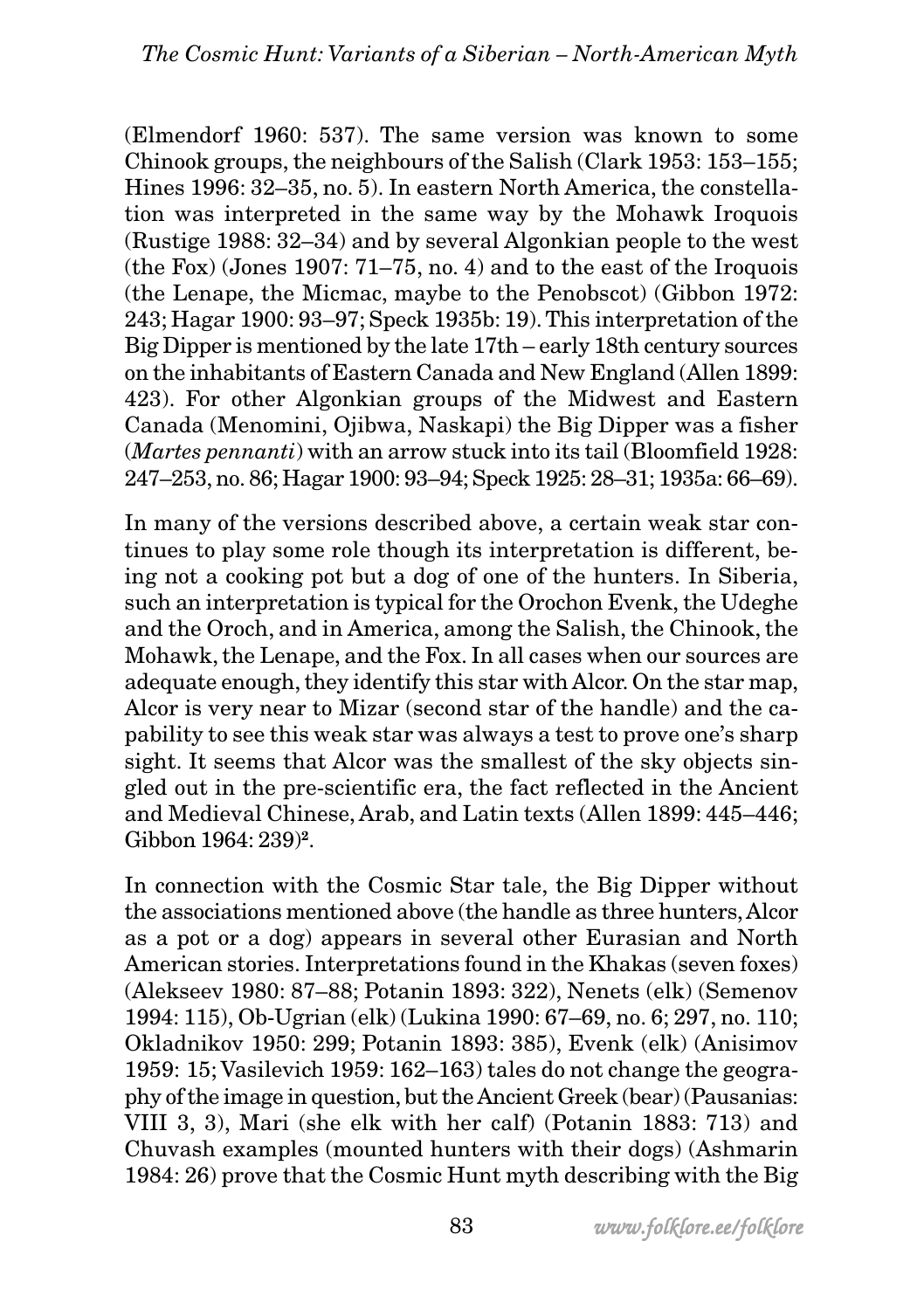Dipper as the main sky object was known not only in Asia but also in Europe. In the Bering Sea region, the Koryak, the Kamchadal and the Aleuts identified the Big Dipper with a deer or elk (Bogoras 1939: 29; Krasheninnikov 1994: 22, 160; Potanin 1883: 942) but there is no data on any connection of this image with the Cosmic Hunt myth.

#### **The second (Central-Asian) variant**

The Turkic and Mongolian cases of the Central-Asian variant of the Cosmic Hunt myth were studied in detail by S. Nekliudov (1980). This variant is known across all the area from southern Siberia to India. The most important sky objects are the three stars of Orion's Belt interpreted as three deer or antelopes (see Figs. 3, 5). One of the neighboring stars is an arrow (or a bullet in later versions), shot by the hunter to hit the animals. Such texts, some of them rich in details, others not, are recorded among the Kazakhs (Potanin 1972: 54), the Kirgiz (Brudnyi & Eshmambetov 1989: 350), the Tibetans (Okladnikov 1950: 300 (based on G. N. Potanin's materials)), the Tuvinians (Diakonova 1976: 285; Potanin 1883: 206, no. 38n), the Altai (Garf & Kuchiiak 1978: 179–181; Nikiforov 1915: 251–252; Potanin 1883: 204, nos. 38b, 38c; Surazakov 1982: 127–128, 134), the Teleut (Potanin 1883: 204, no. 38a), the Telengit (ibid.: 204–205, nos. 38d, 38e), the Khakas (Butanaev 1975: 236–237; Butanaev & Butanaeva 2001: 59–61; Radlov 1907, N 181: 273–274), the Tofa (Katanov 1891: 51; Rassadin 1996: 9–10, no. 2), the Buriat (Zhambalova 2000: 283; Potanin 1883: 206, no. 38L; Khangalov 1960: 16, no. 10; Sharakshinova 1980: 58), and the Mongol (Potanin 1883: 205, 38g). There is not enough data on the cosmography of Xinjiang but the existence of a Tibetan version enables to suggest that the area of the motif encompassed all Central Asia and that the Uigur were familiar with the story just as well as other Turkic-speaking peoples of the region. The Indian version is similar to the Central Asian ones, though not quite identical with them (Orion is a stag, three stars of Orion's Belt represents an arrow that has pierced the animal (Gibbon 1972: 245)). It could well have been brought to South Asia by the Indo-Arians. No Cosmic Hunt is known in China where the Big Dipper was a locus rather than a personage (Allen 1899: 435; Riftin 1980: 655–656). In western and eastern Siberia, the borderline between the Central-Asian and the Western-Siberian variants coincides with the fron-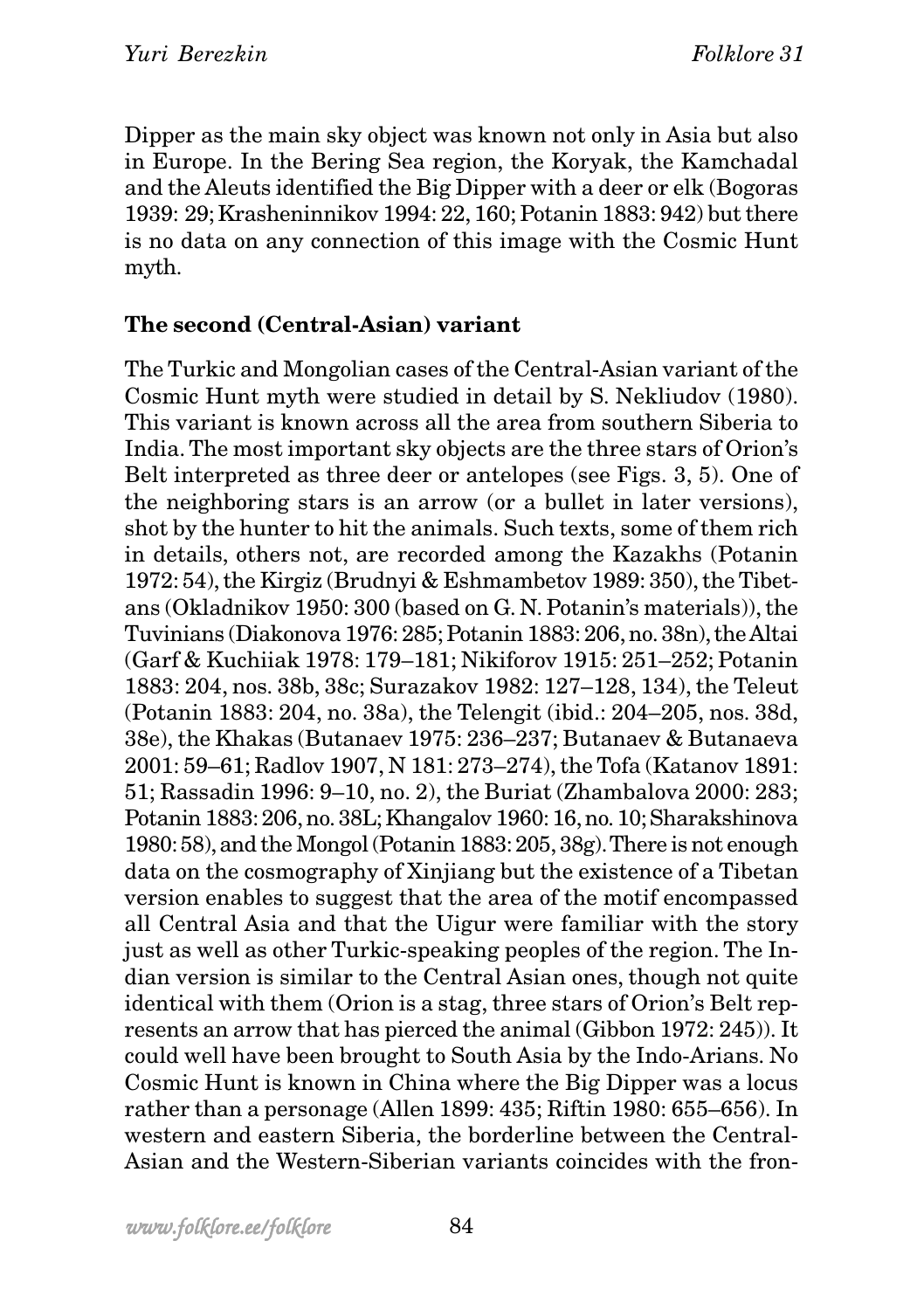

*Figure 3. Schematic position of the main stars of the Orion.*

tier between the Turkic and Mongolian people to the south, and the Uralic, Yenissei and Tungus people, to the The Cosmic Hunt: Variants of a Siberian – North-American Mythnorth. Both geographically and thematically, the Khakas version from Radlov's collection (Radlov 1907: 273–274, no. 181) is between the main types. Unlike other Khakas variants, it belongs to the West-Siberian type, but hunters pursue not an elk but two deer.

Just as the Western Siberian variant, the Central-Asian one has analogies in North America, in particular in the southwestern part of the continent across the Great Basin, Southern California, Northwestern Mexico, and the Great Southwest. Corresponding texts are recorded among different Yuman peoples, among the Seri (probably distantly related to the Yuma), among the tribes of the Numic and Takic divisions of the Ute-Aztecan family, and among some Apachean groups. The latter could hardly bring these ideas from their Canadian homeland but borrowed them from some of their Southwestern neighbors. Only the Algonkian Gros Ventre version (the Northern Plains) stands territorially slightly apart from the others. Among the Paviotso (Curtis 1976: 147–148; Lowie 1924: 232– 234, nos. 12), Chemehuevi (Fowler 1995: 147–148), Yavapai (Gifford 1933a: 381–382, 413–414), Maricopa (Spier 1933: 146–147), Kiliwa (Meigs 1939: 69–78), and Gros Ventre (Kroeber 1908: 280) the Orion's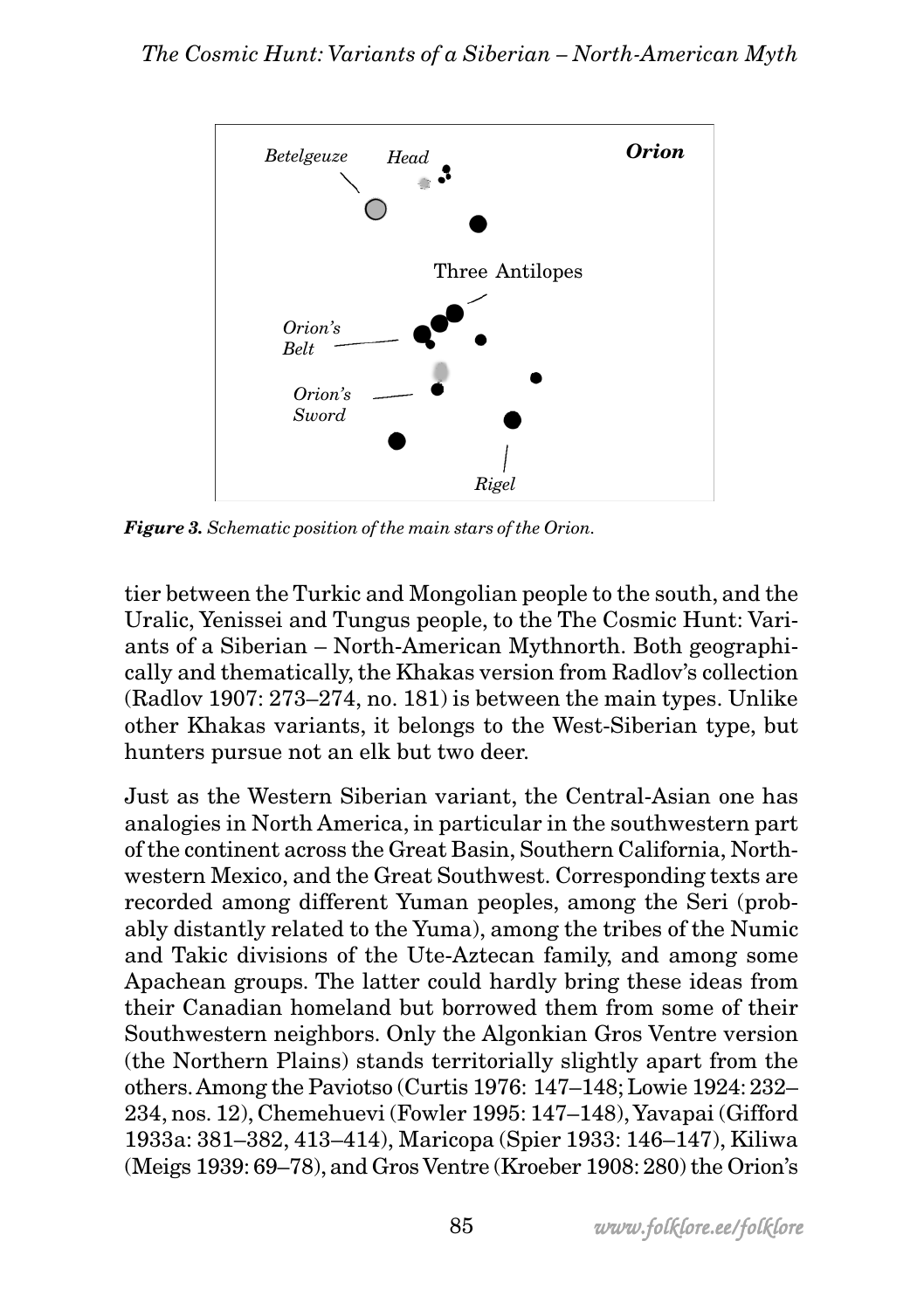Belt represents three ungulates (mountain sheep, antelopes, buffaloes), pursued by hunters. Among the Mojave (Fowler 1995: 147), Tipai (Drucker 1937: 26), Cocopa (Gifford 1933b: 286), Seri (Kroeber 1931: 12), the Takic (Cahuilla, Luiseño, Cupeño) (Hooper 1920: 362; Drucker 1937: 26), Western Apache, Mescalero, Lipan and Southern Ute (Gifford 1940: 60, 155, no. 2266), three stars of Orion's Belt are interpreted as one single animal. When additional details are available, the Orion's Sword is always associated with the feathered tail of the arrow and the stars of the Orion's Head are the arrow tip. The stars identified with the hunter are in every case below Orion's Belt. That is also typical for all Turkic and Mongolian versions. The only difference is that in Asia the arrow that has pierced animals is considered to be smeared with their blood and is accordingly associated not with the Orion's Head but with Betelgeuse, the bright red star slightly to the left. Similar interpretation is, however, included in some American versions. At least the Cahuilla identified the hunter with Rigel which is on the other side of Orion's Belt directly opposite Betelgeuse. Identified with Rigel, the hunter has to shoot in the direction of Betelgeuse. In the Apachean myths, Betelgeuse grew red from anger when the arrow missed its aim (the mountain sheep) and almost hit this star.

The association of three bright stars of Orion's Belt with three animals or persons could well appear independently (cf. Spanish *Tres Marías*). However, the arrow tip associated with one of the bright celestial objects above the Orion's Belt (Orion's Head or Orion's Shoulder, i.e. Betelgeuse) is too specific to be a random coincidence.

# **The third (Circum Arctic) variant**

This series of tales is not so uniform as the two previous ones, and consists of two or three separate versions in all of which the Orion and/or the Pleiades are associated not with the animals but with the hunters. Among the North-Alaskan Inupiaq, the hunters (the Pleiades) pursue polar bear (Aldebaran) (Gibbon 1964: 245; Simpson 1875: 272). The Mackenzie River Eskimo mention dogs in the sky which accompany hunters (Ostermann 1942: 78). In this case, no association with constellations is provided, but among the Copper Eskimo, closely related to the Mackenzie groups, men who pursue the bear are the stars of the Orion's Belt (Rasmussen 1932: 23). For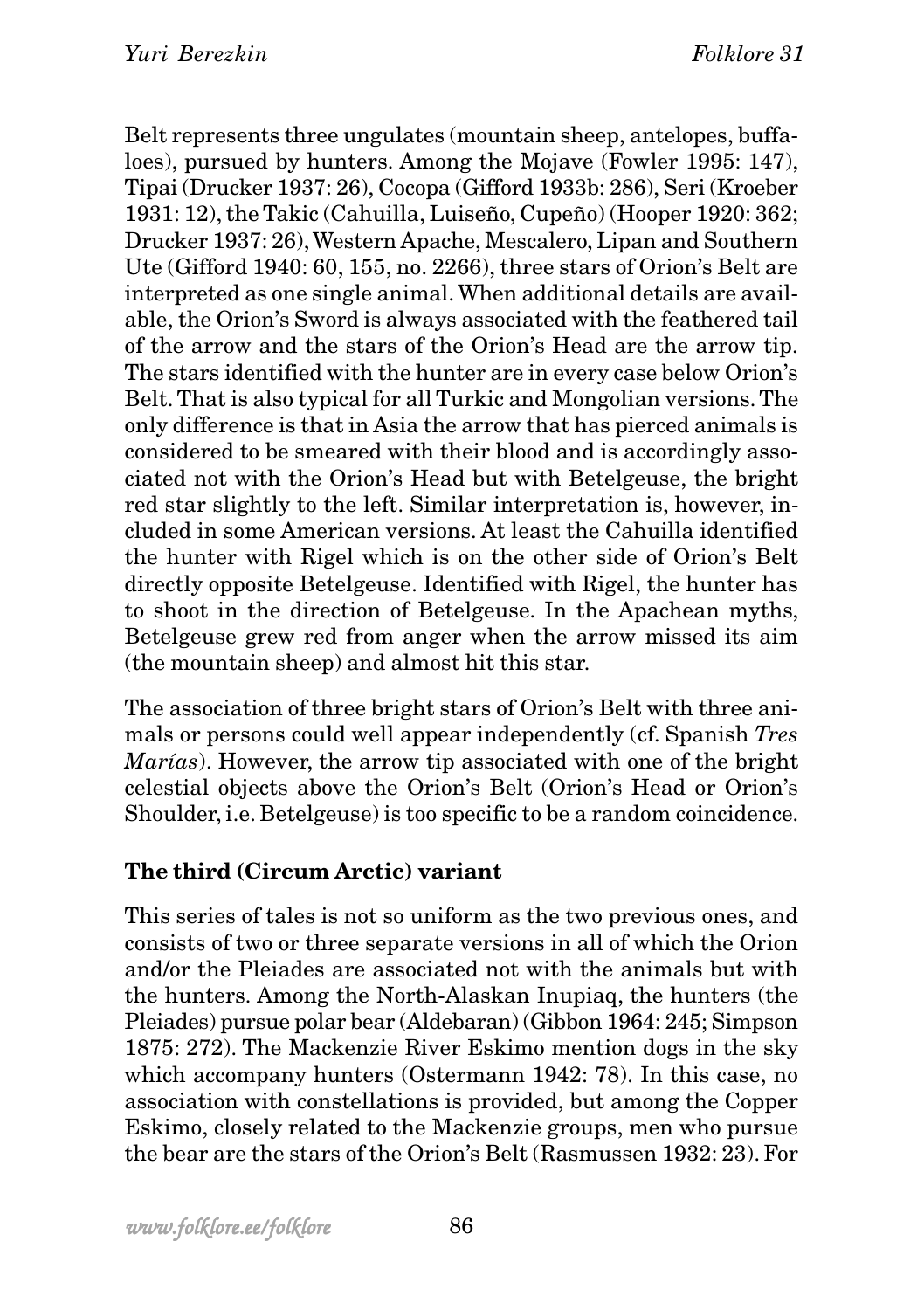the Netsilik Eskimo farther to the east, hunters and their dog pursue a bear and are associated with the Pleiades (Rasmussen 1931: 211, 263, 385). For the Iglulik and the Polar Eskimo, the Pleiades are dogs and a bear which they encircled (Holtved 1951: 50–55, no. 6; Kroeber 1899: 173–174, no. 10), while for the Labrador Eskimo bear and dogs seem to be identified with the Orion (Kroeber 1899: 173, no. 10). For the Baffin Land Eskimo, Betelgeuse was the bear, Orion's Belt represents the hunters, and Orion's Sword was the dog-sledge (Boas 1888: 636–637).

All these Cosmic Hunt stories have been recorded among the Inuit – Inupiaq branch of the Eskimo with no such a story in Alaskan Yupic folklore. Like many other tales, the Inuit-Inupiaq Cosmic Hunt myths find parallels not in Southwestern Alaska, but to the west of the Bering Strait. Among the Chukchi and the Koryak, the Orion (i.e. the hunter) pursues the reindeer associated with the Pleiades or Cassiopeia (Bogoras 1924: 243; 1939: 25, 28–29). Much further to the west, the Lapp version is the nearest parallel for the Chukchi one (Billson 1918: 180; Kharuzin 1890: 347; Potanin 1893: 328, no. 87). According to it, the hunter is also Orion, and the elk or reindeer pursued by him is Cassiopeia.

The Yukagir cosmology is poorly known. The Mestizos of Markovo (with a probable Yukagir substratum) describe the Big Dipper as an elk pursued by three brothers and three sisters (Diachkov 1992: 232), their story being somewhat similar to the Evenk ideas. In Yakut myths the Orion pursues the elk (Ergis 1974: 135; Seroshevski 1896: 660), the Big Dipper is not mentioned. The Yakut tradition is heterogeneous. Some versions describe a lonely hunter whose ski path turned into the Milky Way, which is typical for some Western Siberian, Tungus, Negidal and Ugedhe-Oroch stories. Other Yakut tales not relevant to the origin of the Milky Way, describe a group of hunters. In America the interpretation of the Milky Way as a ski path is present across Alaska and British Columbia among the Tlingit (De Laguna 1972: 875–879; Swanton 1909: 102, no. 31; 296–298, nos. 96– 97), Central Yupic (Krenov 1951: 194; Nelson 1899: 449), Ingalik (Vanstone 1978: 61) and Tahltan (Teit 1919: 229, no. 6), but only among the Tlingit is this image connected with the Cosmic Hunt tale. Among the Even (Lamut) three hunters who pursue mountain sheep are associated with the Pleiades (Burykin 2001: 113, no. 22). The Pleiades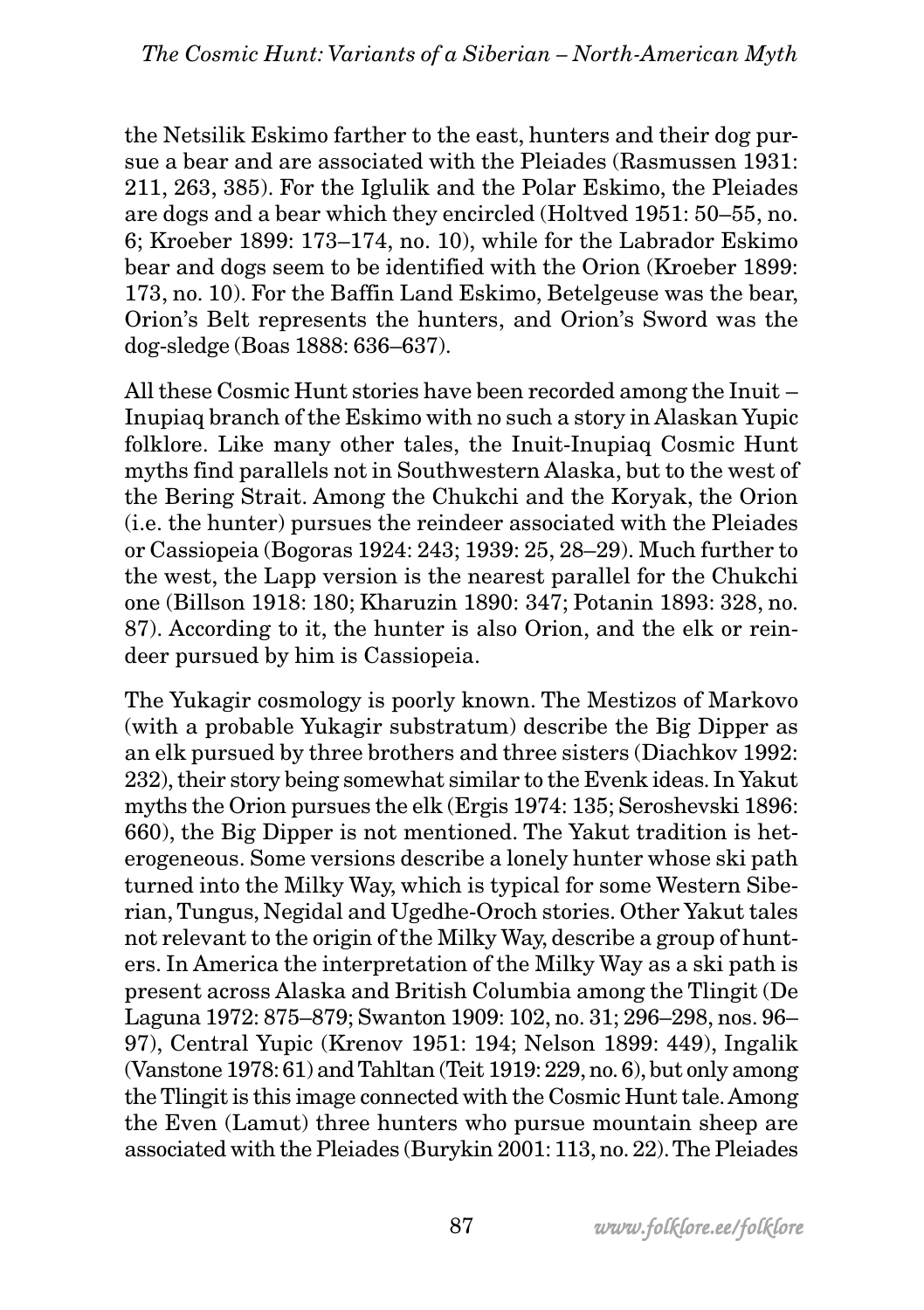mentioned in one of the Nganasan versions are hunters who catch the reindeer with a net (Popov 1984: 48).**<sup>3</sup>** The association of hunters with Orion or with the Pleiades is a feature shared by Yakut, Nganasan, Even and the Chikchi – Inuit versions.

# **Conclusions**

The first and the second variants of the Cosmic Hunt tale demonstrate Eurasian–North-American parallels at the level of minor details which could be explained only by particular historical links between the corresponding traditions. According to the first variant, three stars of the handle of the Big Dipper are hunters and the dipper itself is an animal, while a weak star of the handle, most probably, Alcor, occupies a special place in this picture. Its association with a dog and especially with the cooking pot carried by the second hunter is highly specific and could not emerge independently in Asia and in America. **<sup>4</sup>**

The second variant of the Cosmic Hunt contains such specific details as the association of the three stars of Orion's Belt with three deer, antelopes or mountain sheep and especially the association of the hunter's arrow (or its point) with Betelgeuse or with the group of stars which form the Orion's Head.

Estimating the possible time sequence of the penetration of the described variants of the myth into the New World, we should take into consideration how distant from the Bering Strait the corresponding areas are. The deeper into inner Asia and inner America, the less probable is a recent spread of the myths. The Western Siberian and Central-Asian variants are differently localized both in the Old and in the New World. To understand relations between them, we should remember another Eurasian–North American motif, i.e. the transformation of seven brothers into the Big Dipper. Its area in the Old World largely coincides with the area of the second variant of the Cosmic Hunt. In America, it occupies the Plains, i.e. is inbetween the Salishan (the western) and Iroquois – Algonkian (the eastern) parts of the area of the tale about three hunters who pursue a bear (Berezkin 2003: 100). The Western-Siberian variant of the Cosmic Hunt contains details which are also found in the Seven Star Brothers story. In both cases, the principal stars of the Big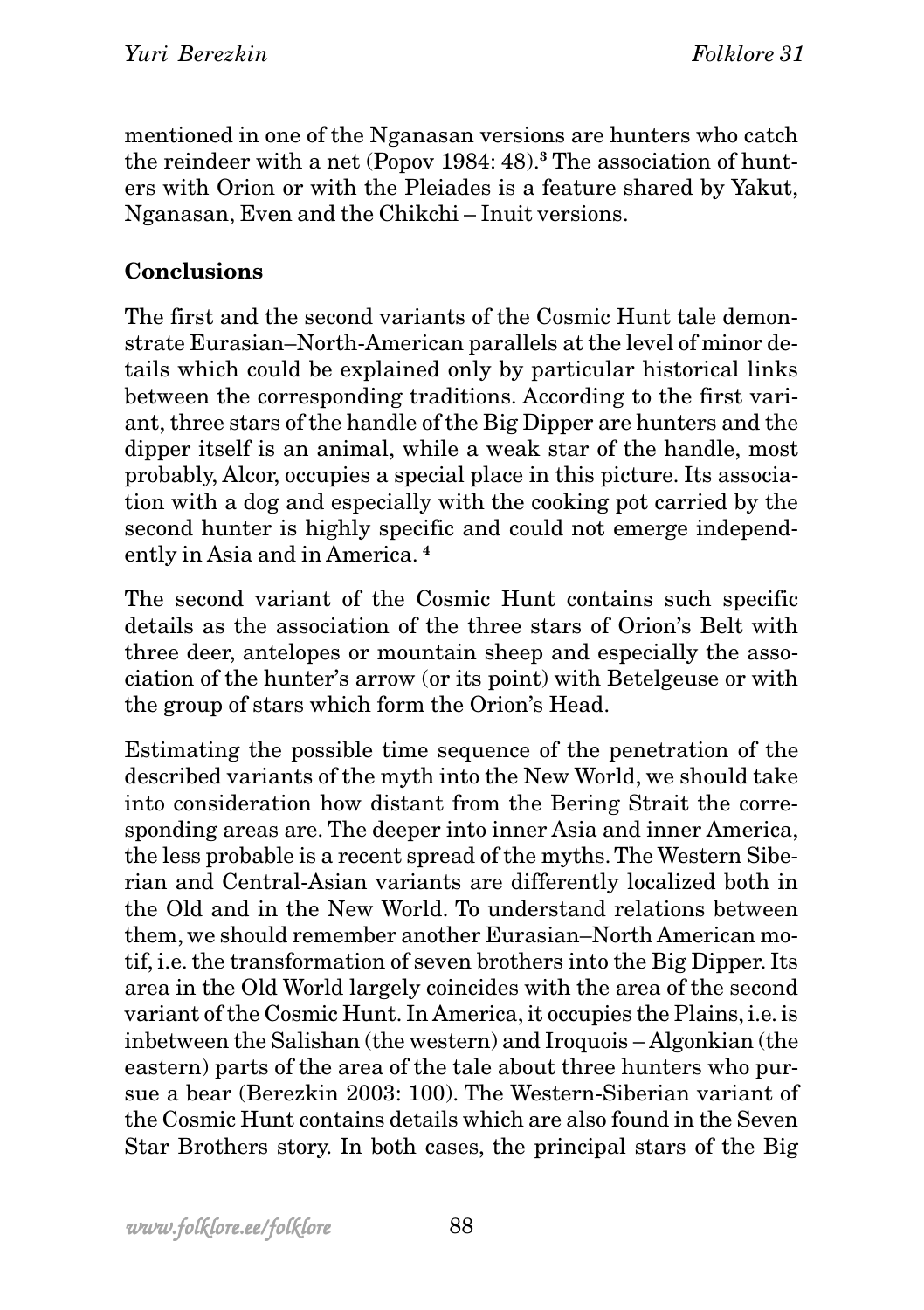

*Figure 4. Area distribution of the first and the second variants of the Cosmic Hunt tale (the Big Dipper is three hunters and their dog). 1 – three stars of the handle are hunters, dipper is an animal, 2 – Alcor is a cooking pot. 3. – Orion's Belt is three or one ungulate animal(s); either Betelgeuse or the Orion's Head is the hunter's arrow.*

Dipper (all seven or only three stars of the handle) are separate persons and not one man or object like a carriage, a bed, etc. In the Seven Brothers tales of the Plains Indians, Alcor also plays its special part being identified with a younger sister of the brothers (Blackfoot (Spence 1985: 182–184)), their younger brother or child (Crow (Lowie 1918: 126), Cheyenne (Erdoes & Ortiz 1984: 205–209), Wichita (Dorsey 1904: 74–80, no. 10)) or with the sister's dog (Sarsi (Simms 1904: 181–182), Crow (Lowie 1918: 205–211)).

The Central-Asian variant of the Cosmic Hunt myth and the Seven Star Brothers' motif could have been brought to America by migrational episodes which were close to each other in time. Most probably, it was the time when a large set of motifs recorded across Central Eurasia, on one hand, and across the Plains and Midwest, on the other, was brought across the Bering Strait (Berezkin 2003;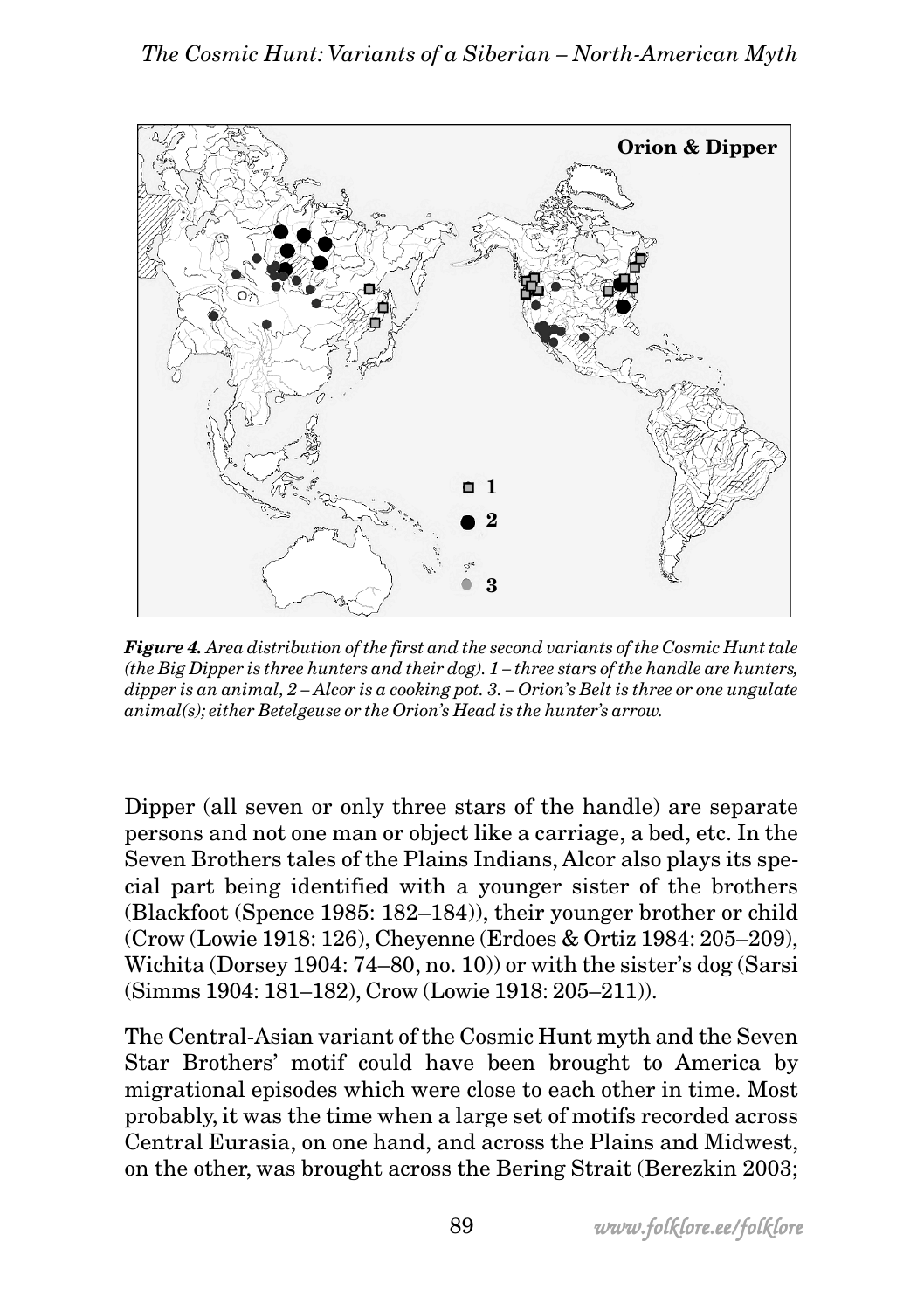2004). The absence of these motifs in South America makes improbable their connection with the initial stages of the settling in the New World. As for the Western Siberian variant, geographically localized nearer to Chukotka and Alaska, it could have reached North America later. In both cases, however, we speak about the time before the spread of the Eskimo, Paleoasiatic, Tlingit and Athabaskan groups across Eastern and Western Beringia. The problem of Paleoasiatic origins is beyond the scope of this paper, still we should notice a fact which can direct the search. Among the Chukchi, the Orion was considered to be a humpback since the time when his jealous wife (constellation of Leo) hit him with a heavy board because of the attention he paid to the Pleiades women (Bogoras 1939: 24). A similar plot was recorded among the "Tangut", i.e. the Tibetans of Chinghai. Gachari (a certain red star), a jealous husband of the Pleiades, broke Orion's back with a stone because of his supposed interest in Gachari's wife (Potanin 1893: 327). Such a parallel is not a proof of any special connections between the Chukchi and the Tibetans, but it still is an argument in favour of the inner Asian homeland of some of the Paleoasiatic ancestors.

In the case of the third, circumpolar variant of the Cosmic Hunt, it is totally possible that the Lapp and the Chukchi versions which identify the hunter with the Orion have preserved the form of the myth widespread across the Far Northern Asia before the relatively recent migration of the Samoyed, Turkic and Tungus peoples. The absence of this version among the Yupic and its presence among the Inuit-Inupiak make one suggest that it had penetrated the Eastern Arctic only after the BC/AD transition together with the neo-Eskimo Thule tradition. The Inuit Eskimo texts have little in common with the Cosmic Hunt tales of the American Indians. The Arctic variant with the Orion being the hunter is separated from other American versions by the Subarctic where in the Athabaskan mythologies the "astral code" is quite undeveloped (McKennan 1959: 110). No Cosmic Hunt tales have been also recorded among the Muskogean and other non-Iroquois peoples of the Southeast or in Mexico (besides the Seri) and Lower Central America. This fact supports the hypothesis about different Eurasian origins of the separate groups of American natives, not only the Eskimo, the Aleuts, and the Na-Dene, but of different Amerindian tribes.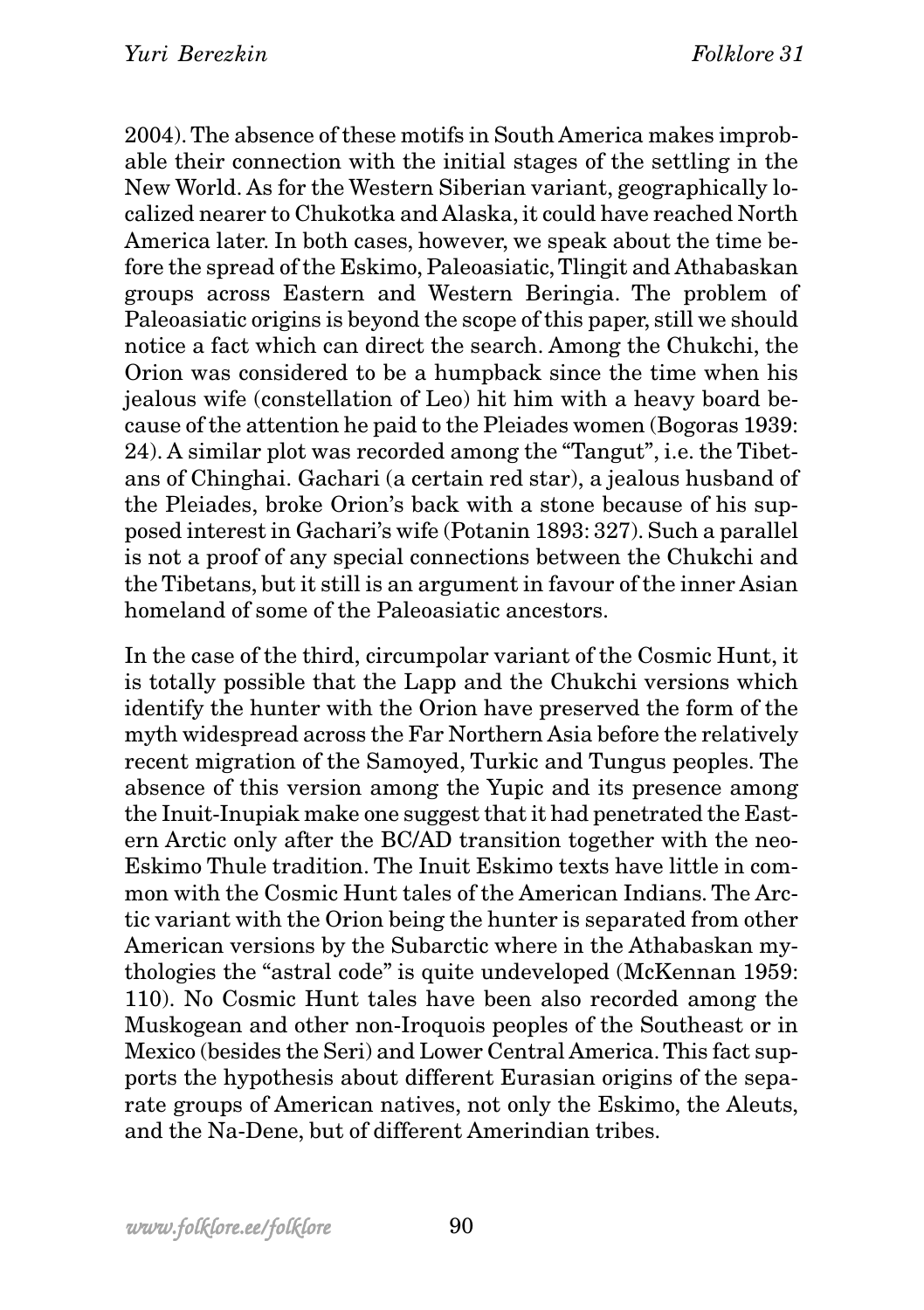

*Figure 5. Area distribution of the third variant of the Cosmic Hunt tale.1 – hunter is the Orion, game animal is Cassiopeia or the Pleiades; 2 – hunter is the Pleiades.*

## **Acknowledgements**

The creation of the Catalogue of Mythological Motifs of America and Eurasia (about 35,000 abstracts of texts) and the research on its base have been supported by the Program of Basic Research of the Presidium of the Russian Academy of Sciences (RAS) *Ethnocultural interaction in Eurasia*, by the Russian Fund of Basic Research (grant 04-06-80238, and by the Presidium of St. Petersburg branch of the RAS (2004 grant). The Catalogue (in Russian) is available at http://www.ruthenia.ru/folklore/berezkin

### **Comments**

**<sup>1</sup>** The published Thompson and Shuswap texts are sparce in details, but take into consideration the language and cultural proximity of both groups to the Lillooet and the basic similarity of the Cosmic Hunt myths in all these cases, the identification of the handle with three hunters and the dipper itself with the animal for Thompson and Shuswap is very plausible.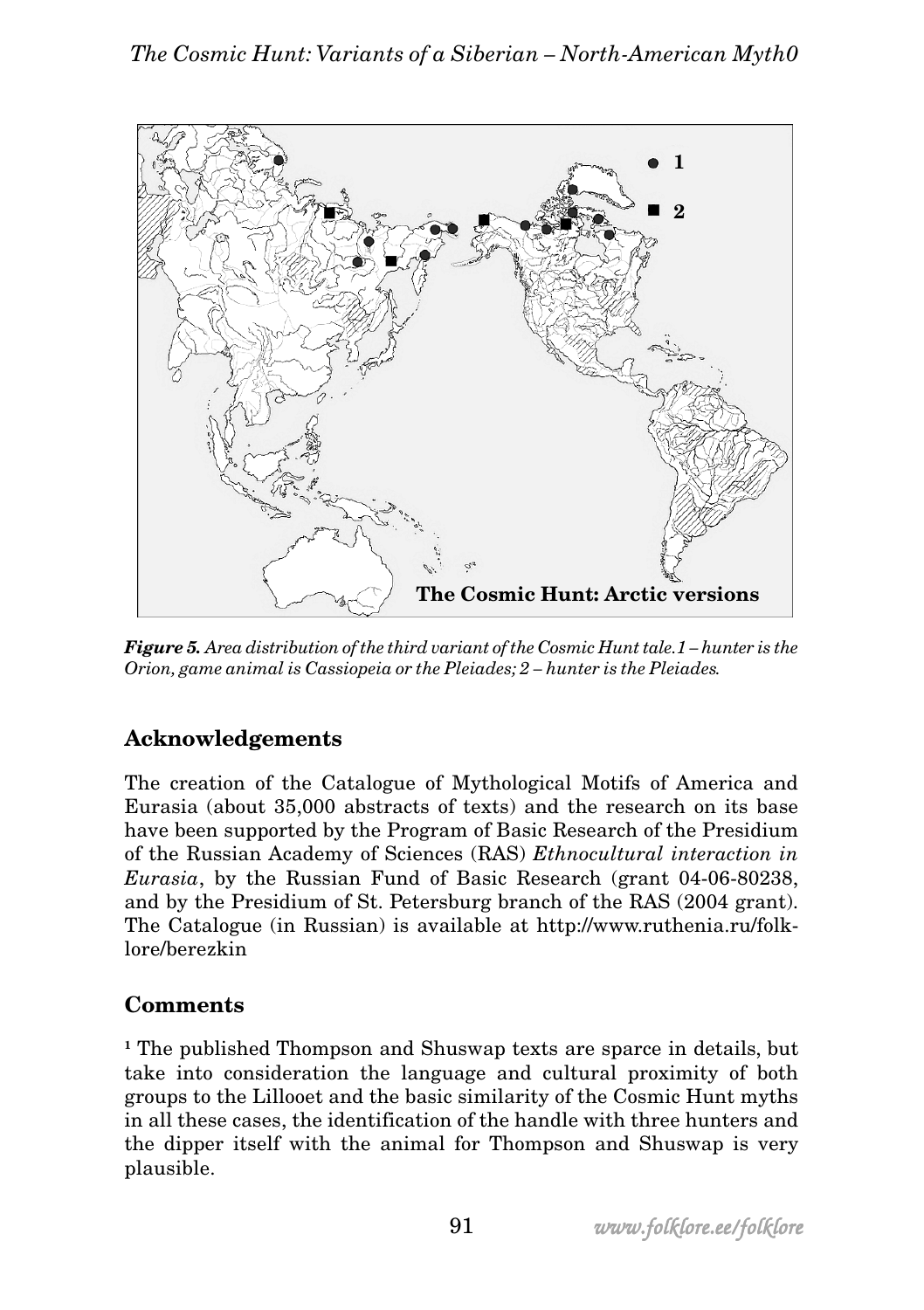**<sup>2</sup>** It is possible that the Christian and Muslim legend about "The Seven Sleeping Boys of Efesos" was also connected with the interpretation of the Big Dipper as seven men and their dog. According to the widespread version, six righteous lads ran away from an impious king and hid themselves in a cave accompanied by a shepherd with his dog whom they met on the way. They slept for many centuries, awoke, told their story and died. There is a version with seven lads and a dog which went after them (Snesarev 1983: 131–135). Though the dog does not play a significant role in this story, it is persistently mentioned, possibly because of the etiological nature of all the tale (the dog being the weakest star of the constellation).

**3** The Pleiades represent a group of hunters in all those Amazonian Cosmic Hunt myths in which the corresponding constellation could be identified. These are Akavaio or Kariña (Roth 1915: 265–266, no. 211), Kaliña (Magaña 1983: 32, no. 1), Siona and Secoya (Vickers 1989: 161–167), Kamaiura (Münzel 1973: 187–190; Villas Boas & Villas Boas 1973: 171– 173). Such a parallel is not, of course, enough to suggest common roots for Siberian and Amazonian versions.

**<sup>4</sup>** If so, we must conclude that the distant ancestors of the Iroquois were able to cook meat in pots before their migration to the New World. There is no doubt that vessels of wood, skin, waterproof baskets with liquid made to boil with hot stones thrown into it, were used well before the invention of ceramics. A possible argument in favour of such a hypothesis is similar spelling of words which mean 'vessel' in Indoeuropean, Uralic, Dravidian and Yukagir languages (Napolskikh 1989). However, it could be also a result of a relatively late spread of a cultural term for ceramic pot (Vladimir Napolskikh, from personal communication, 2004). The problem remains unresolved, and the data of comparative mythology are of interest for its investigation.

#### **References**

Alekseenko, Evgeniia A. 1976. Predstavleniia ketov o mire [The Worldview of Kets]. Vdovin, Innokentii S. (ed.). *Priroda and chelovek v religioznykh predstavleniiakh narodov Sibiri i Severa: Vtoraia polovina XIX – nachalo XX v.*. Leningrad: Nauka, pp. 67–105.

Alekseev, Nikolai A. 1980. *Rannie formy religii tiurko-iazychnykh narodov Sibiri* [Early Forms of Religion Among Turkic-Speaking Nations of Siberia]. Novosibirsk: Nauka.

Allen, Richard Hinckley 1899. *Star-Names and Their Meanings*. New York & Leipzig: G. E. Stechert.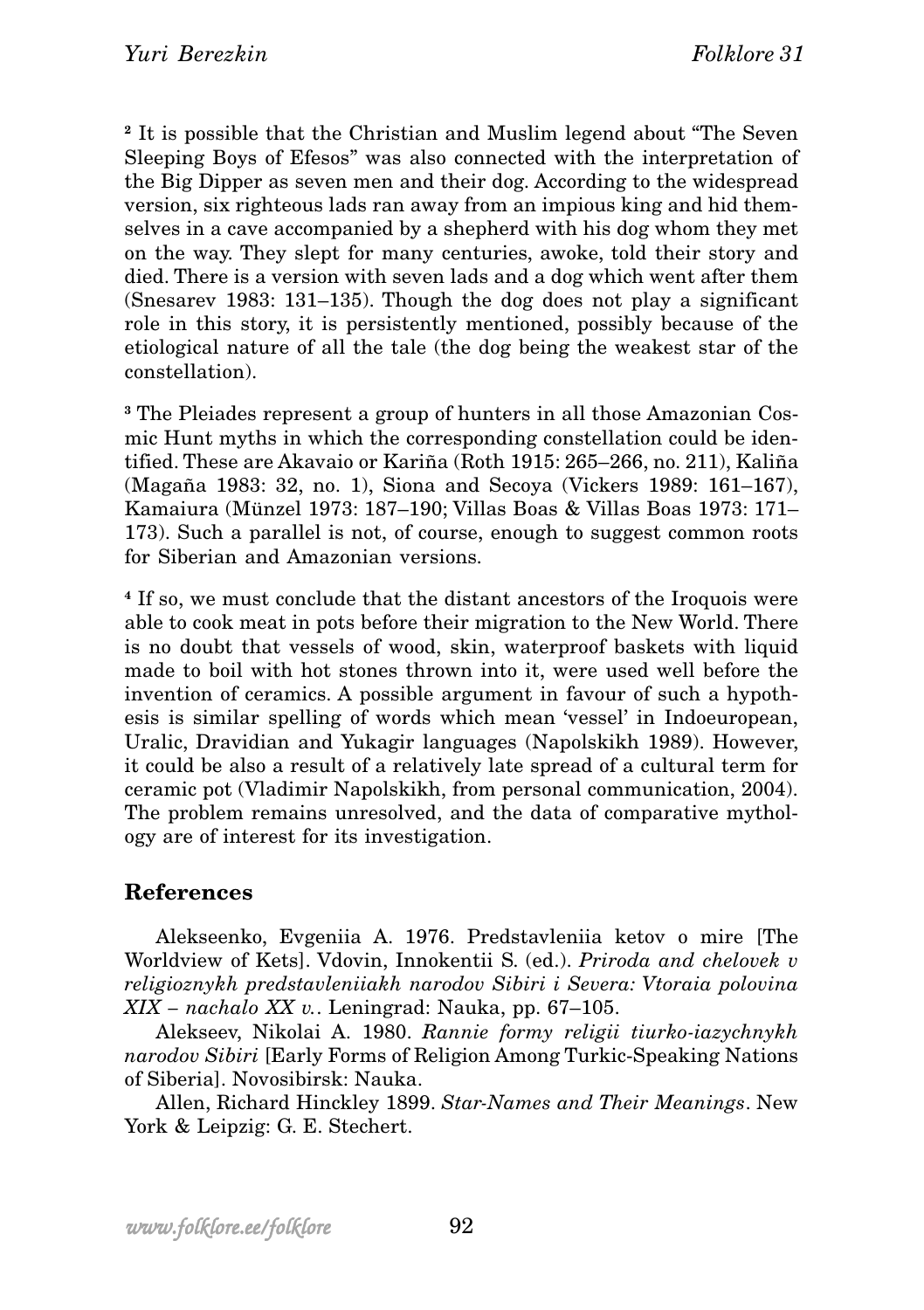Anisimov, Arkadi F. 1959. *Kosmologicheskie predstavleniia narodov Severa* [Cosmological Concepts of Northern Nations]*.* Moscow & Leningrad: Izdatelstvo Akademii Nauk SSSR.

Ashmarin, Nikolai I. 1980. Vvedenie v kurs chuvashskoi narodnoi slovesnosti (okonchanie) [Introduction to Chuvash Folklore (Conclusion)]. *Issledovaniia po chuvashskomu folkloru*. Cheboksary: Nauchno-iss. institut iazyka, literatury, istorii i ekonomiki, pp. 3–48.

Avrorin, Valentin A. & Kozminskii, Ivan I. 1949. Predstavleniia orochei o vselennoi, o pereselenii dush i puteshestviiakh shamanov, izobrazhennie na "karte" [Even Concepts of the World, of Translocation of the Soul and the Travels of Shamans, Depicted on a "Map"]. *Sbornik muzeia antropologii i etnografii*, 11, pp. 324–334.

Berezkin, Yuri E. 2004. Southern Siberian – North American links in mythology. *Acta Americana,* 12 (1), pp. 5–27.

Berezkin, Yuri E. 2003. South-Siberian – North-American links in mythology. *Archaeology, Ethnology & Anthropology of Eurasia,* 2 (14), pp. 94–105.

Bereznitski, Sergei V. 2003. *Etnicheskie komponenty verovanii i ritualov korennykh narodov amuro-sakhalinskogo regiona =* Ethnic components of beliefs and rituals of the native peoples of the Amur-Sakhalin region. Vladivostok: Dalnauka.

Billson, Charles James 1918. Some mythical tales of the Lapps. *Folk-Lore*, 29 (3), pp. 178–192.

Bloomfield, Leonard 1928. *Menomini Texts*. Publications of the American Ethnological Society, 12. New York: G. E. Stechert.

Boas, Franz 1916. *Tsimshian mythology*. 31st Annual Report of the Bureau of American Ethnology. Washingthon: Smithsonian Institution.

Boas, Franz 1888. The Central Eskimo*. 6th Annual Report of the Bureau of Ethnology to the Secretary of the Smithsonian Institution: 1884–1885*, 6. Washington: Government Printing Office, pp. 399–669.

Bogoras, Waldemar 1924. New problems of ethnographic research in Polar Countries. *Proceedings of the 21st International Congress of Americanists,* 1. Leiden: E. J. Brill, pp. 226–246.

Bogoras, Waldemar 1939. *Chukchi* 2: *Religiia* [Chukchi 2: Religion]. Leningrad: Izdatelstvo Glavsevmorputi.

Brudnyi, Dmitrii & Eshmambetov, Kasymbek 1989. *Kirgizskie narodnye skazki* [Kirghiz Folktales]. Frunze: Mektep.

Burykin, Aleksei A. 2001. *Malye zhanry evenskogo folklora: Zakadki, noslovitsy i pogovorki, zaprety-oberegi, obychai i prednisaniia, primety (issledovanie i teksty)* [Minor Forms of Evenk Folklore]. St. Petersburg: Peterburgskoe vostokovedenie.

Butanaev, Viktor IA. 1975. Predstavleniia o nebesnykh svetilakh v folklore khakasov [Beliefs about Celestial Light Sources in Khakas Folklore]. *Uchenye zapiski Khakasskogo nauchno-iss. instituta iazyka, literatury i istorii: Seriia filologicheskaia,* 20: 3, pp. 231–240.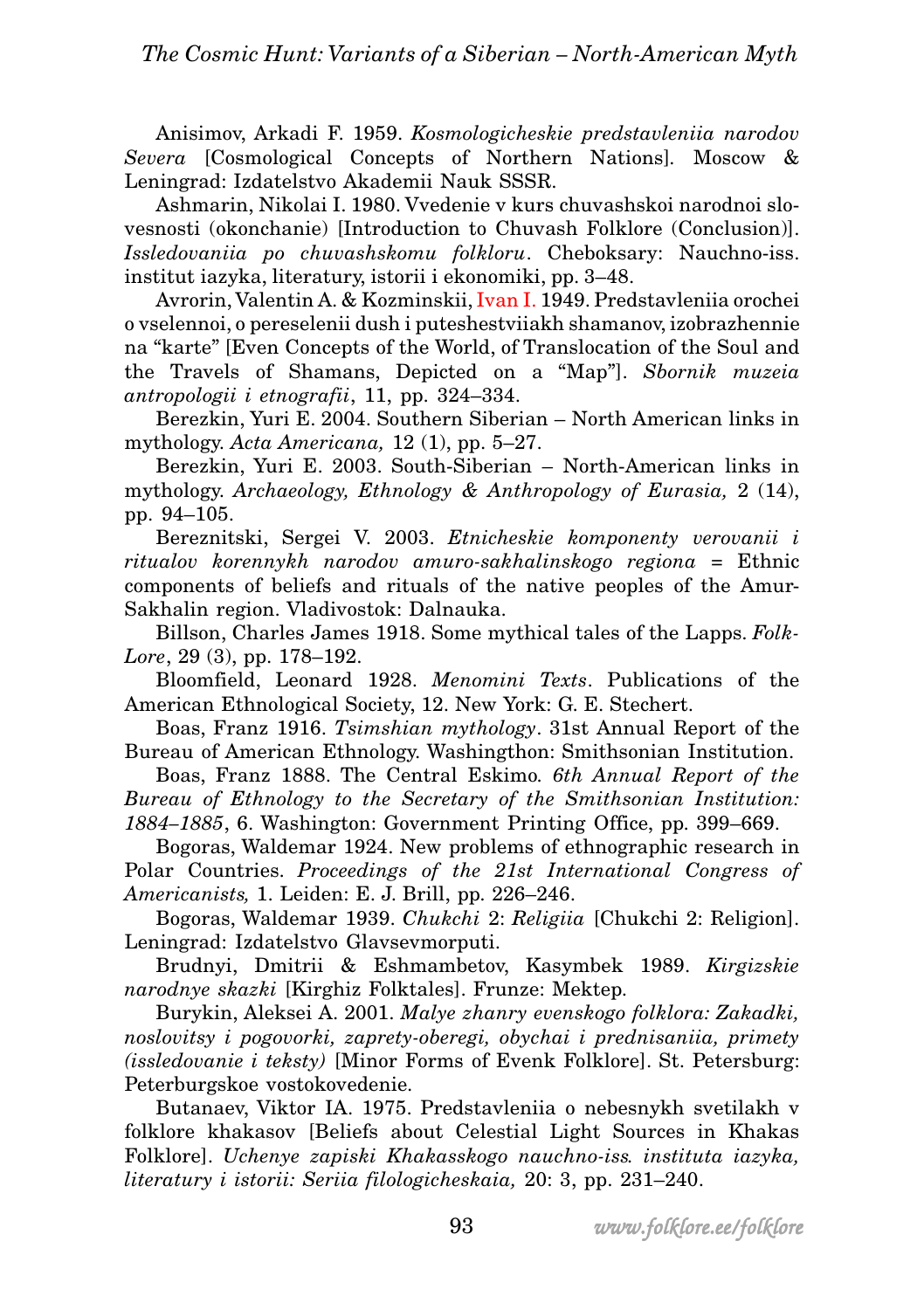Butanaev, Viktor & Butanaeva, Irina 2001. *Khakasskii istoricheskii folklor* [Historical Folklore of the Khakas]*.* Abakan: Izdatelstvo Khakasskogo gosudarstvennogo universiteta.

Clark, Ella Elizabeth 1953. *Indian Legends of the Pacific Northwest*. Berkeley: University of California Press.

Curtin, Jeremiah (ed.) 2001. *Seneca Indian Myths.* Mineola, NY: Dover Publications.

Curtin, Jeremiah & Hewitt, John Napoleon Brinton (eds.) 1918. *Seneca fiction, legends, and myths,* 1. 32nd Annual Report of the Bureau of Ethnology to the Secretary of the Smithsonian Institution: 1910–1911. Washington: Government Printing Office.

Curtis, Edward Sheriff 1976. The North-American Indian Being: A Series of Volumes Picturing and Describing the Indians of the United States and Alaska 15. *Landmarks in Anthropology*. New York: Johnston Reprinting Corporation.

De Laguna, Federica 1972. Under Mount Saint Elias. *The History and Culture of the Yakutat Tlingit* 2. Smithsonian Contributions to Anthropology, 7. Washington: Smithsonian Institution, pp. 549–913.

Diakonova, Valentina P. 1976. Religioznye predstavleniia altaitsev i tuvintsev o prirode i cheloveke [Religious Conceptions about Nature and Man among the Altaic People and the Tuva]. Vdovin, Innokentii S. (ed.). *Priroda i chelovek v religioznykh predstavleniiakh narodov Sibiri i Severa: Vtoraia polovina XIX – nachalo XX v*. Leningrad: Nauka, pp. 268– 291.

Diachkov, Afanasii E. 1992. Anadyrski krai [Anadyrsk Region]. Diachkov, Afanasii E. & Zhikharev, Nikolai A. (eds.). *Povest ob Afanasii*. Magadan: Knizhnoe izdatelstvo, pp. 163–267.

Dorsey, George Amos 1904. *The Mythology of the Wichita: Collected under the Auspices of the Carnegie Institution of Washington*. Carnegie Institution of Washington 21. Washington: Carnegie Institution of Washington.

Driver, Harold Edson 1937. *Culture element distributions,* VI: Southern Sierra Nevada. University of California publications: Anthropological records, 1: 2. Berkeley: University of California Press, pp. 53–154.

Drucker, Philip 1937. *Culture element distributions*, V: Southern California. University of California Anthropological Records, 1: 1. Berkeley: University of California Press, pp. 1–52.

Elliott, W. C. 1931. Lake Lillooet tales. *Journal of American Folklore,* 44 (171), pp. 166–181.

Elmendorf, William Welcome 1960. *The Structure of Twana Culture*. Research studies: Monographic supplement, 2. Pullman, WA: Washington State University.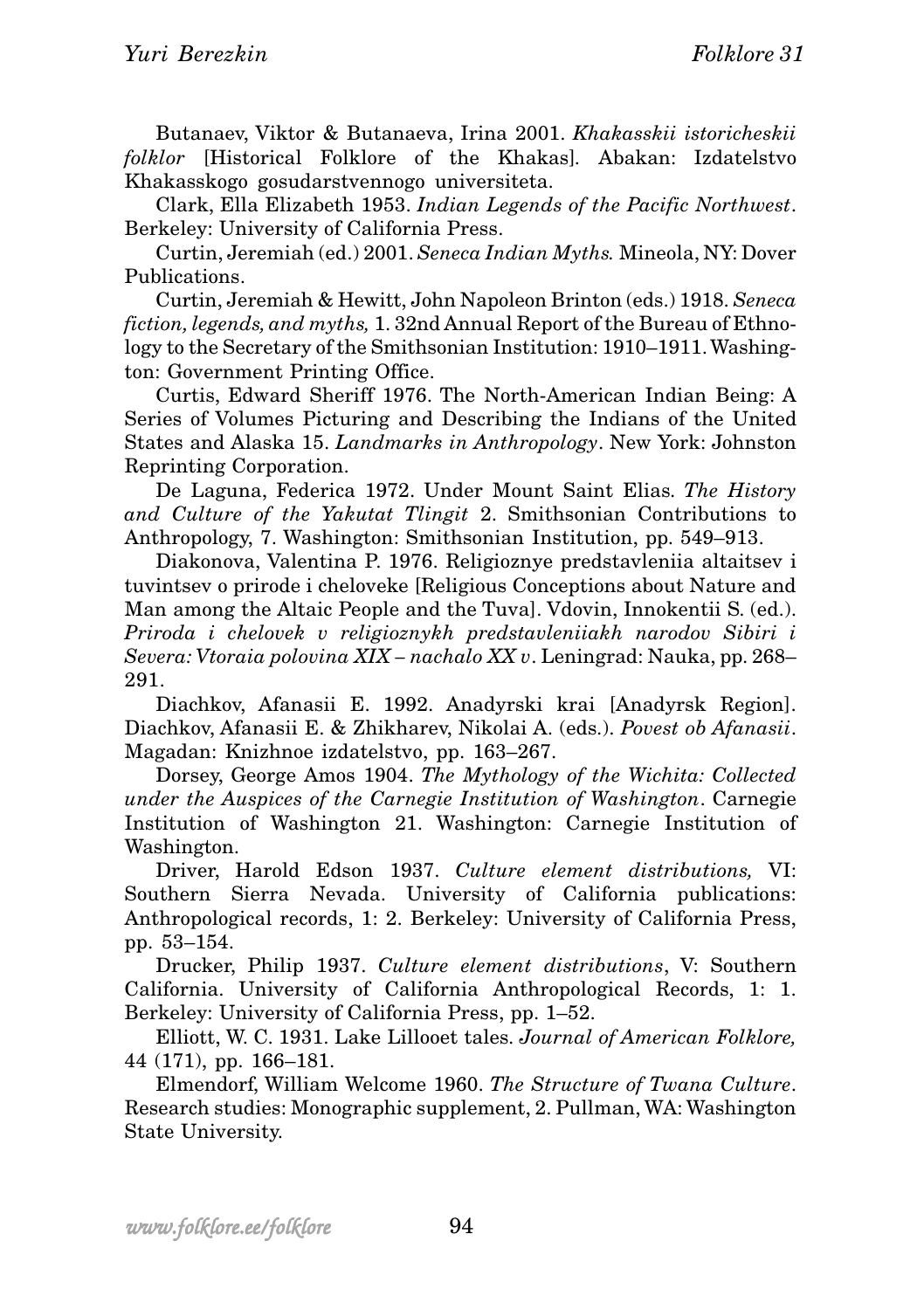Elwin, Verrier 1938. The functional character of Baiga mythology. *The Journal of the Anthropological Society of Bombay: Jubilee Volume*. Bombay: Anthropological Society of Bombay, pp. 138–158.

Elwin, Verrier 1939. *The Baiga*. London: John Murray.

Erdoes, Richard & Ortiz, Alfonso R. 1984. *American Indian Myths and Legends*. Pantheon fairy tale & folklore library. New York: Pantheon Books.

Ergis, Grigorii 1974. *Ocherki po iakutskomu folkloru* [Features of Yakut Folklore]. Moscow: Nauka.

Fowler, Catherine S. 1955. Mountain sheep in the sky: Orion's Belt in Great Basin mythology. *Journal of California and Great Basin Anthropology* 17: 2, pp. 146–152.

Garf, Anna L. & Kuchiiak, Pavel V. (eds.) 1978. *Tanzagan – otets altaitsev: Altaiskie skazki* [Tanzagan – Father of the Altai People: Altai Fairy Tales]. Moscow: Khudozhestvennaia literatura.

Gibbon William B. 1972. Asiatic parallels in North American star lore: Ursa Major. *Journal of American Folklore,* 85 (337), pp. 236–247.

Gibbon William B. 1964. Asiatic parallels in North American star lore: Milky Way, Pleiades, Orion. *Journal of American Folklore,* 77 (305), pp. 236–250.

Gifford, Edward Winslow 1940. *Culture element distributions,* XII: Apache-Pueblo. University of California Anthropological Records 4: 1. Berkeley: University of California Press, pp. 53–154.

Gifford, Edward Winslow 1933a. Northeastern and Western Yavapai Myths. *Journal of American Folklore* 46 (182), pp. 347–415.

Gifford, Edward Winslow 1933b. The Cocopa. *University of California Publications in American Archaeology and Ethnology,* 31 (5), pp. 257– 334.

Hagar, Stansbury 1900. The celestial bear. *Journal of American Folklore,* 13 (49), pp. 92–103.

Hagar, Stansbury 1906. Cherokee star-lore. Laufer, Berthold (ed.). *Boas Anniversary Volume: Anthropological Papers Written in Honor of Franz Boas*. New York: G. E. Stechert & Co, pp. 354–366.

Hines, Donald M. 1996. *Celilo Tales: Wasco myths, legends, tales of magic and the marvelous*. Issaquah, WA: Great Eagle Publishing.

Holtved, Erik 1951. *The Polar Eskimos: Language and Folklore,* 1: Texts*.* Meddelelser om Grønland 152: 1. Københaven: C. A. Reitzels Forlag.

Hooper, Lucile 1920. The Cahuilla Indians. *University of California Publications in American Archaeology and Ethnology*, 16 (6), pp. 315– 380.

Jenness, Diamond 1934. Myths of the Carrier Indians of British Columbia. *Journal of American Folklore,* 47 (184–185), pp. 97–257.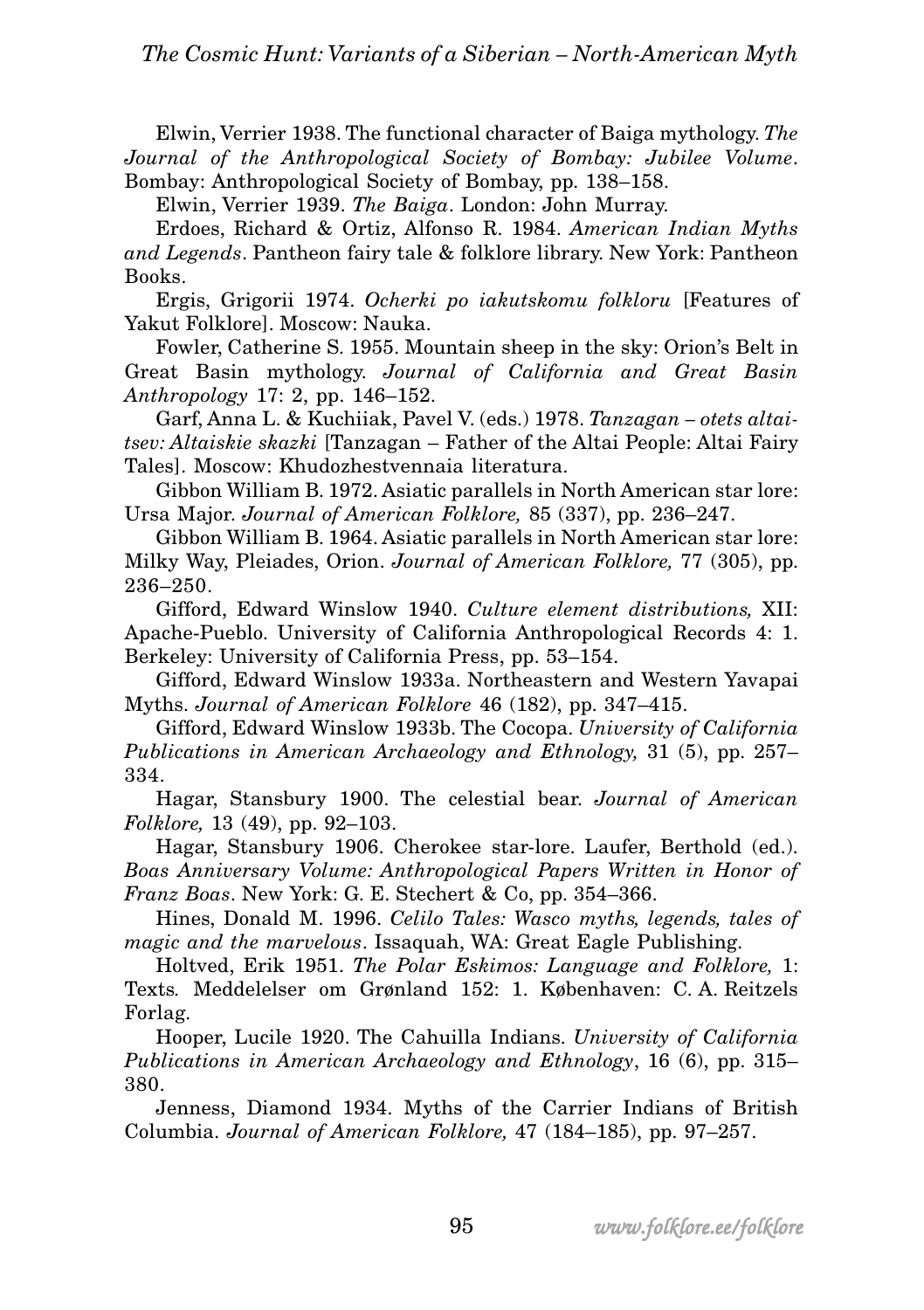Jones, William 1907. *Fox Texts*. Publications of the American Ethnological Society, 1. Leyden: Brill

Katanov, Nikolai F. 1891. *Poezdka k Karagasam v 1890 godu* [Trip to the Karagas People in 1890]. Zapisok imperatorskogo Russkogo geograficheskogo obshchestva po otdeleniiu etnografii, 17 (2). St. Petersburg: Parovaia Skoropechatniia Iablonskogo.

Khangalov, Matvei N. 1960. *Sobranie sochinenii* [Collection of Articles], 3. Ulan-Ude: Buriatskoe knizhnoe izdatelstvo.

Kharuzin, Nikolai 1890. *Russkie Lopari: Ocherki proshlogo i sovremennogo byta* [Russian Lapps: Characteristics of Past and Present Lifestyle]*.* Izvestiia imperatorskogo obshchestva liubitelei estestvoznaniia, antropologii and etnografii, 66: Trudy etnograficheskogo otdela, 10. Moscow: Levenson.

Krasheninnikov, Stepan P. 1994*. Opisanie zemli Kamchatki b dvukh tomakh* [Description of the Land of Kamchatka in Two Volumes], 2. Petropavlovsk-Kamchatski: Kamshat & St. Petersburg: Nauka.

Krenov, Julia 1951. Legends from Alaska. *Journal de la Société des Américanistes,* 40, pp. 173–195.

Kroeber, Alfred Louis 1931. *The Seri*. Southwestern Museum Papers, 6. Los Angeles: Southwest Museum.

Kroeber, Alfred Louis 1908. Ethnology of the Gros Ventre. *Anthropological Papers of the American Museum of Natural History,* 1 (4), pp. 141–281.

Kroeber, Alfred Louis 1899. Tales of the Smith Sound Eskimo. *Journal of American Folklore,* 12 (46), pp. 166–182.

Lowie, Robert H. 1924. Shoshonean tales. *Journal of American Folklore,* 37 (143–144), pp. 1–242.

Lowie, Robert H. 1918. *Myths and Traditions of the Crow Indians*. Anthropological Papers of the American Museum of Natural History, 25 (1). New York.

Lukina, Nadezhda V. (ed.) 1990. *Mify, predaniia, skazki khantov i mansi: perevod s khantyiskogo, mansiiskogo, nemetskogo iazykov* [Myths, Legends, Fairy Tales of Khanty and Mansi: Translations from Khanti, Mansi, German Language]. Moscow: Nauka.

Magaña, Edmundo & Jara, Fabiola 1983. Star myths of the Kaliña (Carib) Indians of Surinam. *Latin American Indian Literatures,* 7 (1), pp. 20–37.

Mazin, Anatolii I. 1984. *Traditsionnye verovaniia i obriady evenkovorochonov (konets XIX – nachalo XX v.)* [Traditional Beliefs and Curstoms of Evenks-Evens (late 19th – early 20th century)]. Novosibirsk: Nauka.

McClelland, Catharine 1975. *My Old People Say: An Ethnographic Survey of Southern Yukon Territory*. Publications in Ethnology, 6. Ottawa: National Museums of Canada.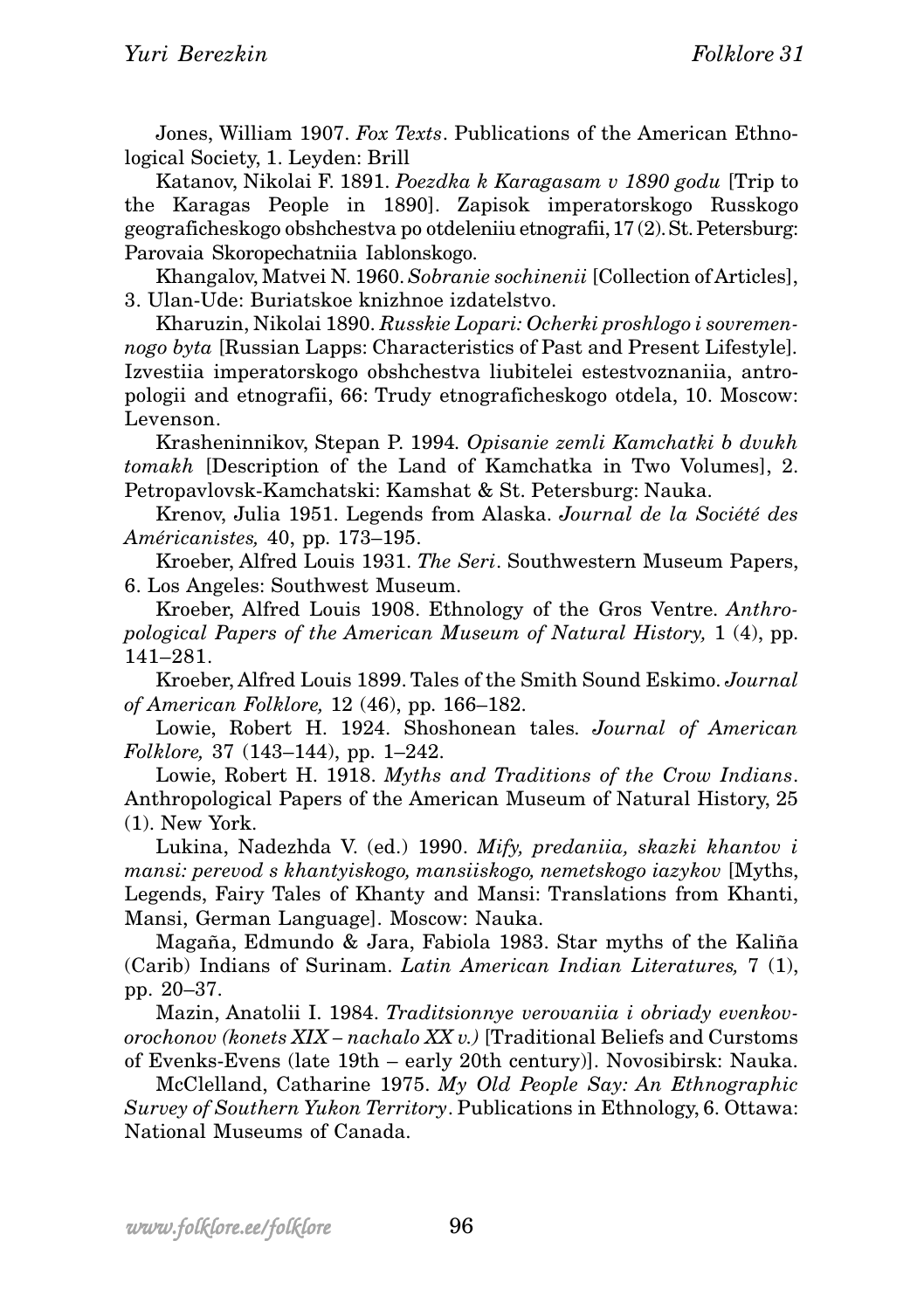McKennan, Robert Addison 1959. *The Upper Tanana Indians*. Yale University publications in anthropology, 55. New Haven: Yale University, Department of Anthropology.

Meigs, Peveril 1939. *The Kiliwa Indians of Lower California*. University of California publications: Ibero-Americana, 15. Berkeley: University of California Press.

Münzel, Mark 1973. *Erzählungen der Kamayura: Alto Xingú-Brasilien*. Studien zur Kulturkunde 30. Veröffentlichungen des Frobenius-Instituts an der Johann Wolfgang Goethe-Universität zu Frankfurt/Main. Wiesbaden: F. Steiner.

Napolskikh, Vladimir V. 1989. Istoricheskaia implikatsiia dvukh uralskikh etimologii [Historical Implicatons of Two Uralic Etymologies]. *Sovetskoe finno-ugrovedenie*, 25 (2), pp. 81–83.

Nekliudov, Sergei 1980. Nebesnyi okhotnik v mifakh i epose tiurkomongolskikh narodov [The Hunter in the Sky in the Myths and Epic Works of Turkic-Mongolic Nations]. *Teoreticheskie problemy izucheniia literatury Dalnego Vostoka: Tezisy dokladov deviatoi nauchnoi konferentsii, Leningrad,* 1. Moscow: Institut russkoi literatury, pp. 145–155.

Nelson, Edward William 1899. *The Eskimo about Bering Strait*. 18th Annual Report of the Bureau of American Ethnology to the Secretary of the Smithsonian Institution: 1896–1897, 18 (1). Washington: Smithsonian Institution.

Nelson, Richard K. 1983. *Make Prayers to the Raven: A Koyukon View of the Northern Forest*. Chicago: University of Chicago Press.

Nikiforov, Nikolai 1915. *Anosskii sbornik: Sobranie skazok altaitsev* [Collection of Fairy Tales from the Altai Peoples]. Zapiski Zapadno-Sibirskogo otdeleniia Russkogo geograficheskogo obshchestva, 37. Omsk: Imperatorskoe Russkoe geograficheskoe obshchestvo.

Okladnikov, Aleksei P. 1950. *Neolit i bronzovyi vek Pribaikalia: Istorikoarkheologicheskoe issledovanie* [The Neolithic and Bronze Century in the Lake Baikal Region: Historical-Archaeological Investigation], 1–2. Materialy i issledovaniia po arkheologii SSSR, 18. Moscow & Leningrad: Izdatelstvo Akademii Nauk SSSR.

Ostermann, Hother 1942. *Report of the Fifth Thule Expedition 1921– 24: The Danish Expedition to Arctic North America in charge of Knud Rasmussen* X: Eskimo archaeology and ethnology 2: The Mackenzie Eskimos (After Knud Rasmussen's posthumous notes edited by H. Ostermann). Copenhagen: Gyldendal.

Pausanias (2. BC). *Periegesis tes Hellados* [Perigesis of Greece].

Podmaskin, Vladimir V. 1991. *Dukhovnaia kultura udegeitsev XIX– XX vv* [Mental Culture of the Udegei in the 19th and 20th century]*.* Vladivostok: Izdatelstvo Dalnevostochnogo Universiteta.

Popov, Andrei A. 1984. *Nganasany: Sotsialnoe ustroistvo i verovaniia* [Nganasans: Social Order and Beliefs]. Leningrad: Nauka.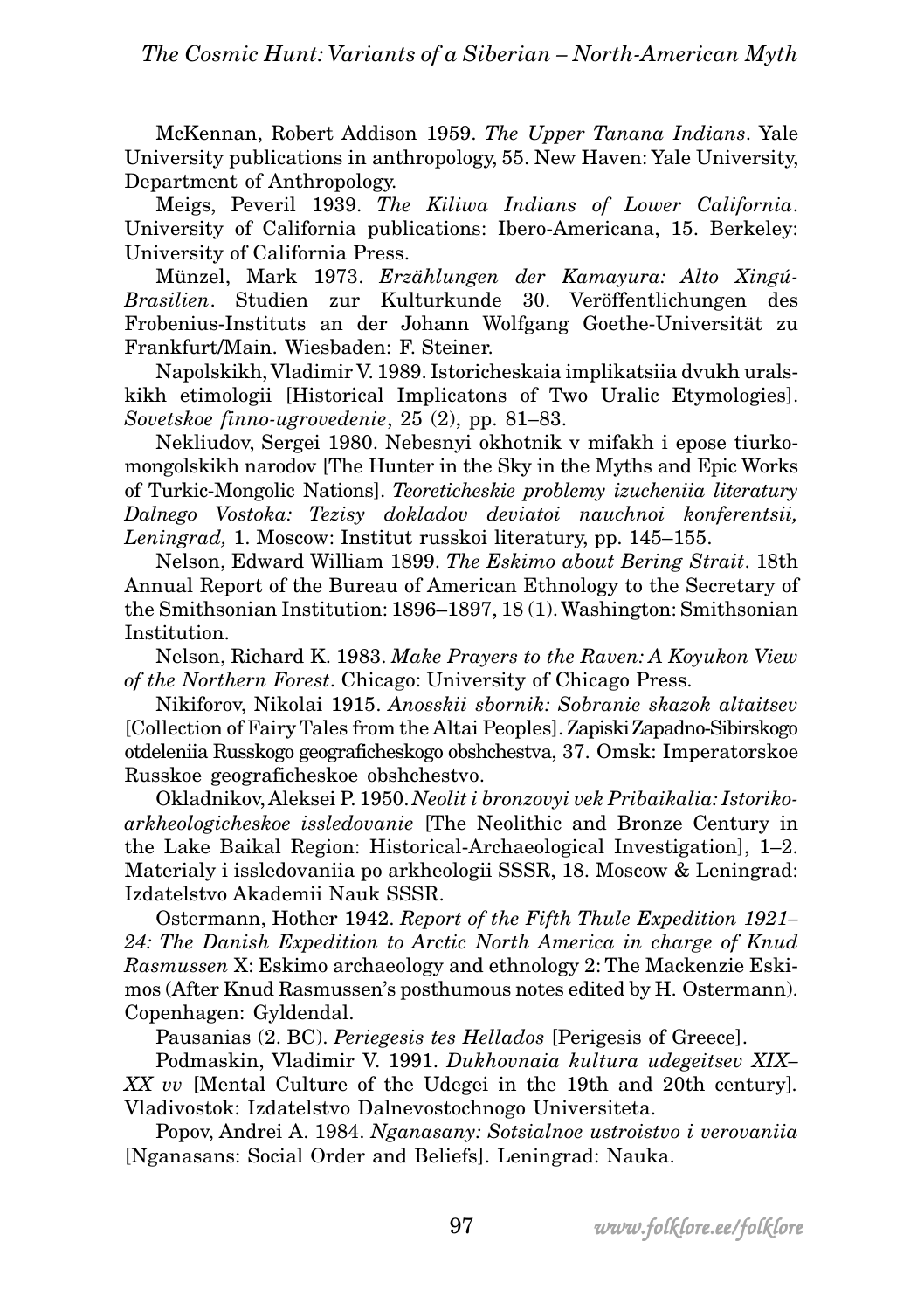Potanin, Grigori N. 1972. *Kazakhski folklor v sobranii G. N. Potanina: Arkhivnye materialy i publikatsii* [Kazakh Folklore in the Collection of G. N. Potanin: Archival Materials and Publications]. Kaskabasov, Seirt A. & Smirnova, Nina S. & Tursonov, E. D. (eds.). Alma Ata: Nauka.

Potanin, Grigori N. 1893. *Tangutsko-tibetskaia okraina Kitaia i Tsentralnaia Mongoliia* [Tungus-Tibetan Border Region of China and Central Mongolia], 2. St. Petersburg: Tipografiia Suvorina.

Potanin, Grigori N. 1883. *Ocherki severo-zapadnoi Mongolii* [Impressions of North-Eastern Mongolia], IV. St. Petersburg: Tipografiia Kirshbauma.

Prokofeva, Ekaterina D. 1976. Starye predstavleniia selkupov o mire [Ancient Selkup Worldview]. *Priroda i chelovek v religioznykh predstavleniiakh narodov Sibiri i Severa: Vtoraia polovina XIX – nachalo XX v*. Leningrad: Nauka, pp. 106–128.

Prokofeva, Ekaterina D. 1961. Predstavleniia selkupskikh shamanov o mire [The Woldview of Selkup Shamans]. *Sbornik museia antropologii i etnografii,* XX. Leningrad: Nauka, pp. 54–74.

Radlov, Vasili V. 1907. *Obraztsy narodnoi literatury tiurkskikh plemen: zhivushchikh v iuzhnoi Sibiri i Dzhungarskoi stepi* [Samples of National Literature of Turcic Tribes Living in Southern Siberia and Djungarian Steppe], 9. Narechiia tiurkiskikh plemen zhivushchikh v iuzhnoi Sibiri i Dzhungarskoi stepi, 1. St. Petersburg.: Imperatorskaia Akademia Nauk.

Rasmussen, Knud 1932. *Report of the Fifth Thule Expedition 1921– 24: The Danish Expedition to Arctic North America in charge of Knud Rasmussen*, IX**:** Intellectual Culture of the Copper Eskimos. Copenhagen: Gyldendal.

Rasmussen, Knud 1931. *Report of the Fifth Thule Expedition 1921– 24: The Danish Expedition to Arctic North America in charge of Knud Rasmussen*, VIII: 1–2. The Netsilik Eskimos: Social Life and Spiritual Culture*.* Copenhagen: Gyldendal.

Rassadin, Valentin I. (ed. & trans.) 1996. *Legendy, skazki i pesni sedogo Saiana: Tofalarski folklor* [Legends, Fairy Tales and Songs of Grey Saian: Tofa Folklore]. Irkutsk: Komitet po kulture Irkutskoi oblastnoi administratsii & Oblastnoi tsentr narodnogo tvorchestva i dosuga.

Riftin, Boris L. 1980. Kitaiskaia mifologiia [Kitai Mythology]. *Mify narodov mira*, 1. Moscow: Sovetskaia entsiklopediia, pp. 653–662.

Roth, Walter E. 1915. An Inquiry into the Animism and Folklore of the Guiana Indians. *Annual Report of the Bureau of Ethnology to the Secretary of the Smithsonian Institution, 1908–1909*, 30. Washington: Government Printing Office, pp. 26–745.

Roy, Sarat Chandra & Roy, Ramesh Chandra 1937. *The Kh*ā*ri*ā*s*. Ranchi: Man of India Office.

Rustige, Rona 1988. *Tyendinaga Tales*. Kingston: McGill-Queen's University Press.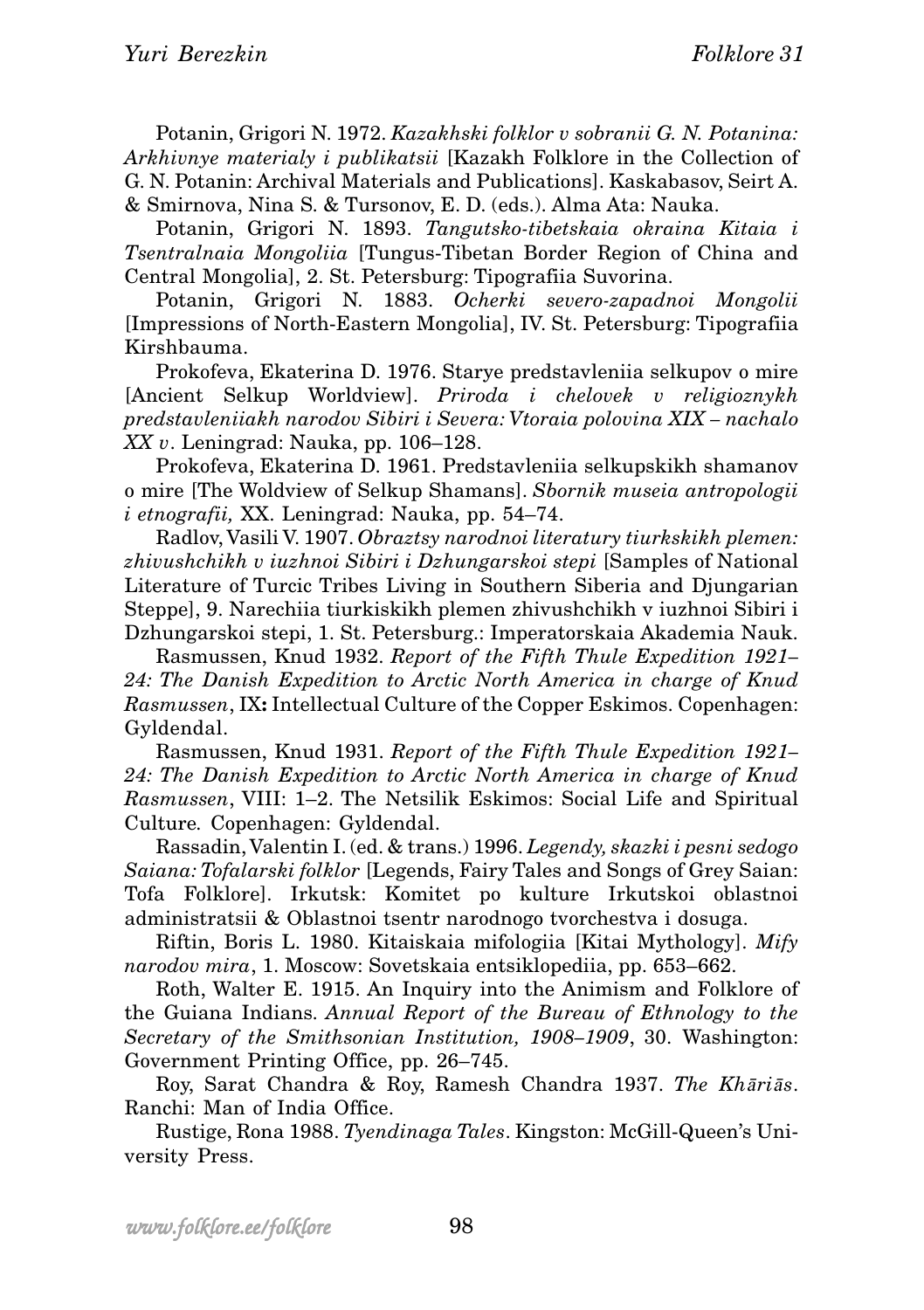Semenov, Viktor A. 1994. O nekotorykh sposobakh organizatsii i opisaniia kosmosa narodami uralskoi iazykovoi semi (k interpretatsii chislovykh definitsii) [About Some Possible Orgasnisation and Recording of Cosmos among Nations of the Uralic Language Family (to the interpretation of numerical definitions)]. Semenov, Viktor A. (ed.). *Smert kak fenomen kultury: Mezhbysovski sbornik nauchnykh trudov*. Syktyvkar: Syktyvkarski gosudarstvennyi universitet, pp. 115–121.

Seroshevski, Vazlav L. 1986 *Iakuty: Opyt etnograficheskogo issledovaniia* [Yakuts: Essay of Etnographic Science], 1. St. Petersburg: Imperatorskoe Russkoe geograficheskoe obshchestvo.

Sharakshinova, Nadezhda O. 1980. *Mify buriat* [Legends of the Buriats]*.* Irkutsk: Vostochnosibirskoe knizhnoe izdatelstvo.

Simms, Stephen Chapman 1904. Traditions of the Sarcee Indians. *Journal of American Folklore,* 17, pp. 180–182.

Simpson, John 1875. Observations on the Western Eskimo, and the Country They Inhabit: From Notes Taken During Two Years at Point Barrow. *Arctic Geography and Ethnology: A Selection of Papers on Arctic Geography and Ethnology*. London: John Murray, pp. 233–275.

Smith, Erminnie A.1883. Myths of the Iroquois. *2nd Annual Report of the Bureau of Ethnology to the Secretary of the Smithsonian Institution: 1880–1881*. Washington: Government Printing Office, pp. 47–116.

Snesarev, Gleb P. 1983. *Khorezmskie legendy kak istochnik po istorii religioznykh kultov Srednei Azii* [Legends as a Source of the History of Religious Cults of Central Asia]. Moscow: Nauka.

Speck, Frank Gouldsmith 1935a. *Naskapi: The Savage Hunters of the Labrador Peninsula.* Civilization of the American Indian Series, 10. Norman: University of Oklahoma Press.

Speck, Frank Gouldsmith 1935b. Penobscot tales and religious believes. *Journal of American Folklore,* 48 (187), pp. 1–107.

Speck, Frank Gouldsmith 1925. Montagnais and Naskapi Tales from the Labrador Peninsula. *Journal of American Folklore,* 38 (147), pp. 1– 32.

Spence, Lewis 1985. *North American Indians*. Myths and legends series. New York: Avenel Books.

Spier, Leslie 1933. *Yuman Tribes of the Gila River*. The University of Chicago publications in anthropology: Ethnological series. Chicago: The University of Chicago Press.

Surazakov, Sazon S. 1982. *Iz glubiny vekov: Stati o geroicheskom altaitsev* [From the Depth of Centuries: Tales about Altai Heroes]*.* Gorno-Altaisk: Altaiskoe knizhnoe izdatelstvo.

Swanton, John Reed 1928. *Religious beliefs and medical practices of the Creek Indians.* 42nd Annual Report of the Bureau of American Ethnology to the Secretary of Smithsonian Institution: 1924–1925. Washington, CA D.C.: Smithsonian Institution, pp. 473–672.